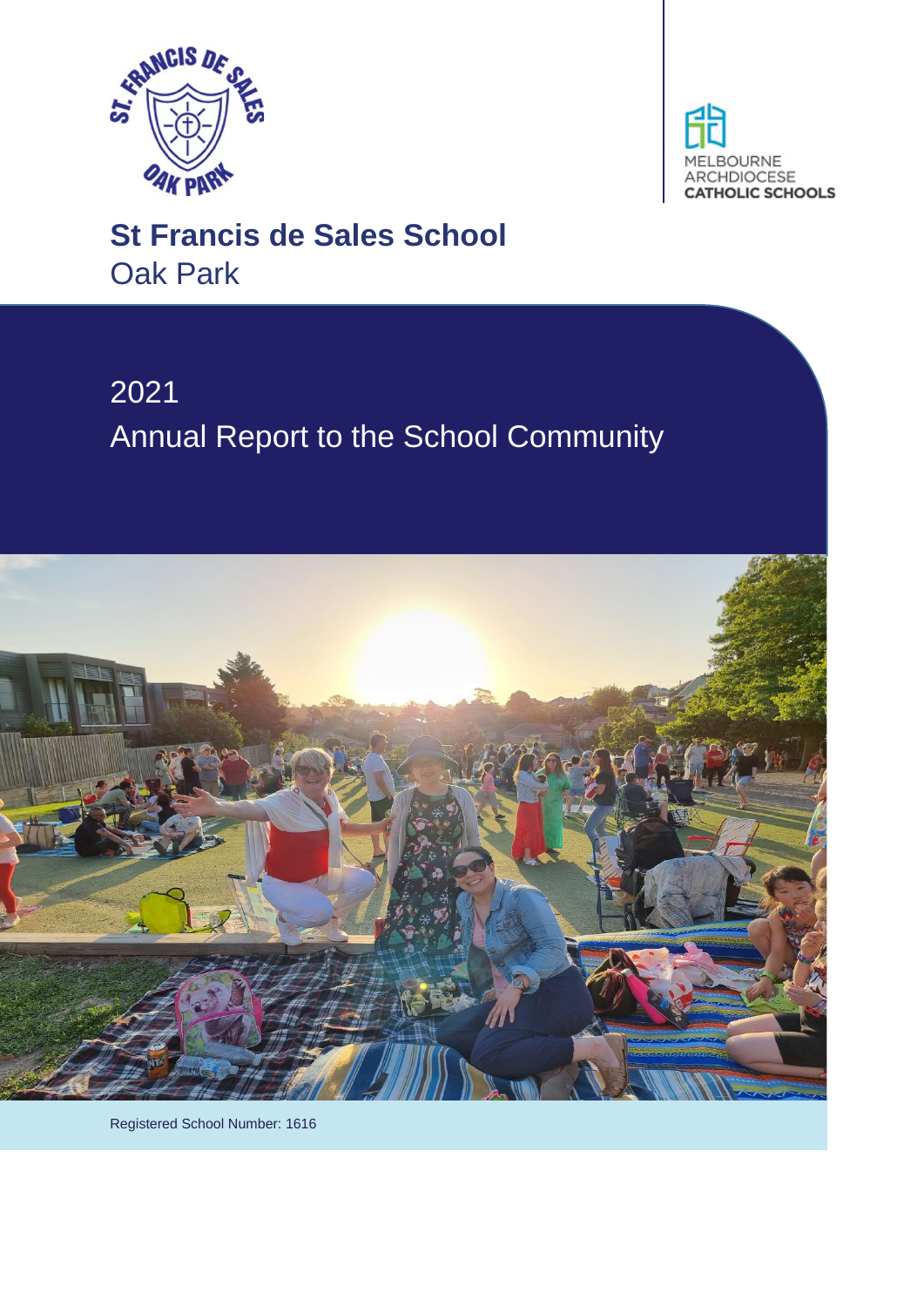## **Table of Contents**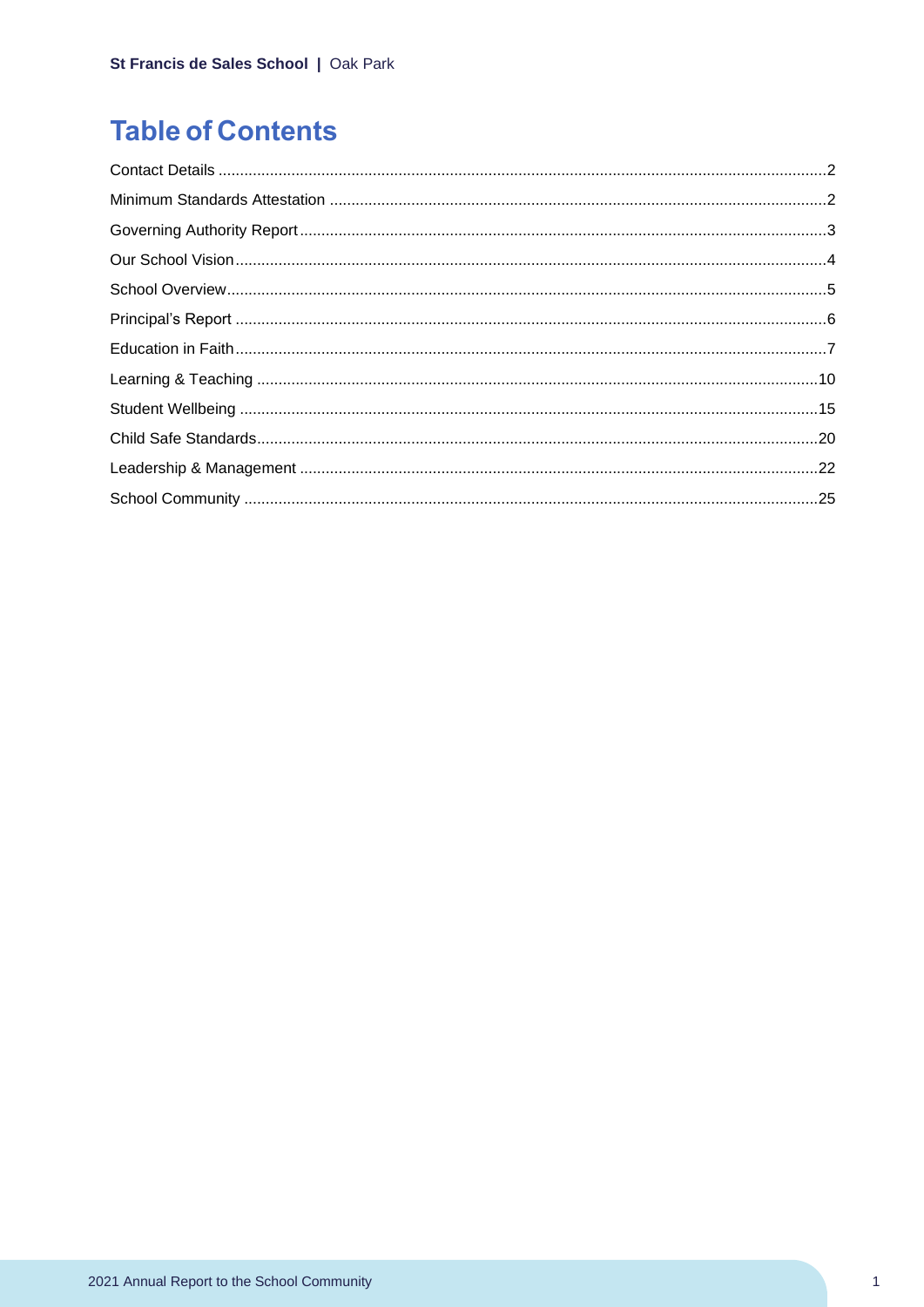## <span id="page-2-0"></span>**Contact Details**

| <b>ADDRESS</b>             | 626 Pascoe Vale Road<br>Oak Park VIC 3046  |
|----------------------------|--------------------------------------------|
| <b>PRINCIPAL</b>           | John Rudd                                  |
| <b>GOVERNING AUTHORITY</b> | Melbourne Archdiocese Catholic Schools Ltd |
| <b>TELEPHONE</b>           | 03 9306 9444                               |
| <b>EMAIL</b>               | principal@sfoakpark.catholic.edu.au        |
| <b>WEBSITE</b>             | www.sfoakpark.catholic.edu.au              |
| <b>E NUMBER</b>            | F <sub>1227</sub>                          |

## <span id="page-2-1"></span>**Minimum Standards Attestation**

I, John Rudd, attest that St Francis de Sales School is compliant with:

- All of the requirements for the minimum standards and other requirements for the registration of schools as specified in *the Education and Training Reform Act 2006 (Vic)* and the *Education and Training Reform Regulations 2017 (Vic),* except where the school has been granted an exemption from any of these requirements by the VRQA
- Australian Government accountability requirements related to the 2021 school year under the *Australian Education Act 2013 (Cth)* and the *Australian Education Regulations 2013 (Cth)*
- The Child Safe Standards prescribed in Ministerial Order No.870 Child Safe Standards, Managing Risk of Child Abuse in Schools.

## 03/03/2022

**NOTE:** The School's financial performance information has been provided to the Australian Charities and Not-forprofits Commission (ACNC) and will be available for the community to access from their website at [www.acnc.gov.au](http://www.acnc.gov.au/)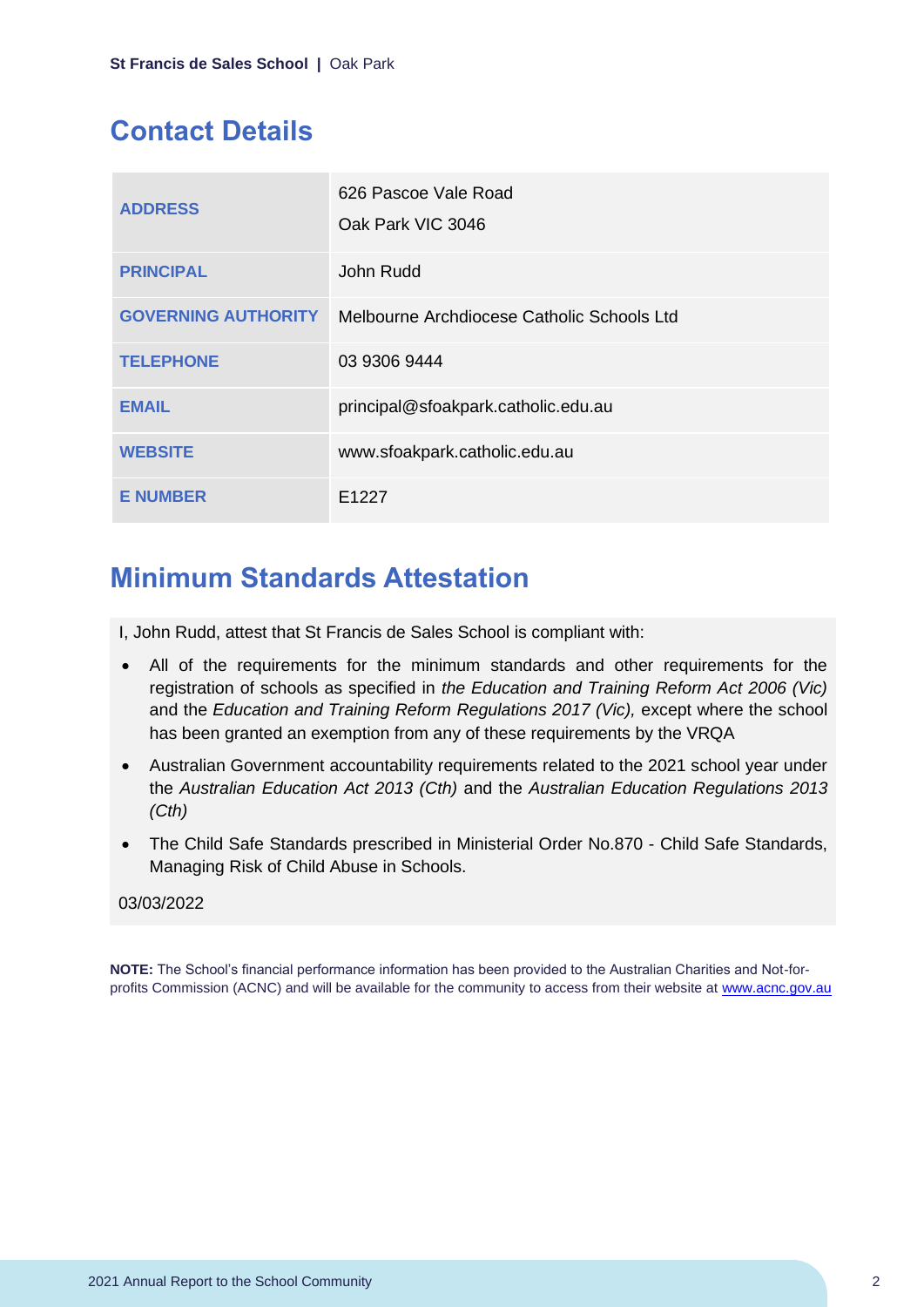## <span id="page-3-0"></span>**Governing Authority Report**

2021 has been a momentous year for Catholic education in the Archdiocese of Melbourne, with Melbourne Archdiocese Catholic Schools Ltd (MACS) assuming governance and operations of 290 schools which previously operated under unincorporated structures.

MACS was established to ensure these schools continue the mission of Catholic education to proclaim the Good News while equipping our young people with the education, knowledge, skills and hope to live meaningful lives and enrich the world around them.

Our schools were again asked this year to respond to the challenges of the coronavirus pandemic. Although asked to implement many measures to keep our staff and students safe, our schools were able to continue delivering a high-quality Catholic education through the resilience and dedication of our principals, school leaders and teachers.

Alongside this important work, we were also able to deliver a new policy suite for schools to ensure our students are safe and which enhance the consistency and transparency of school decision-making, while preserving school autonomy and respecting the local context of our schools.

School Advisory Councils have been established to actively support the principal and embed the life of the local Church in the life of each school. It has been wonderful to see so many parents and members of the wider parish community engaged in these critical forums.

Thank you for the support you have given our schools in 2021. We look forward to continuing to work with you as we strive to provide the young people of the Archdiocese of Melbourne with the best kind of education possible, one that fosters a formation of the whole person that is deeply and enduringly humanising.

Yours sincerely

Jim Miles Executive Director Melbourne Archdiocese Catholic Schools Ltd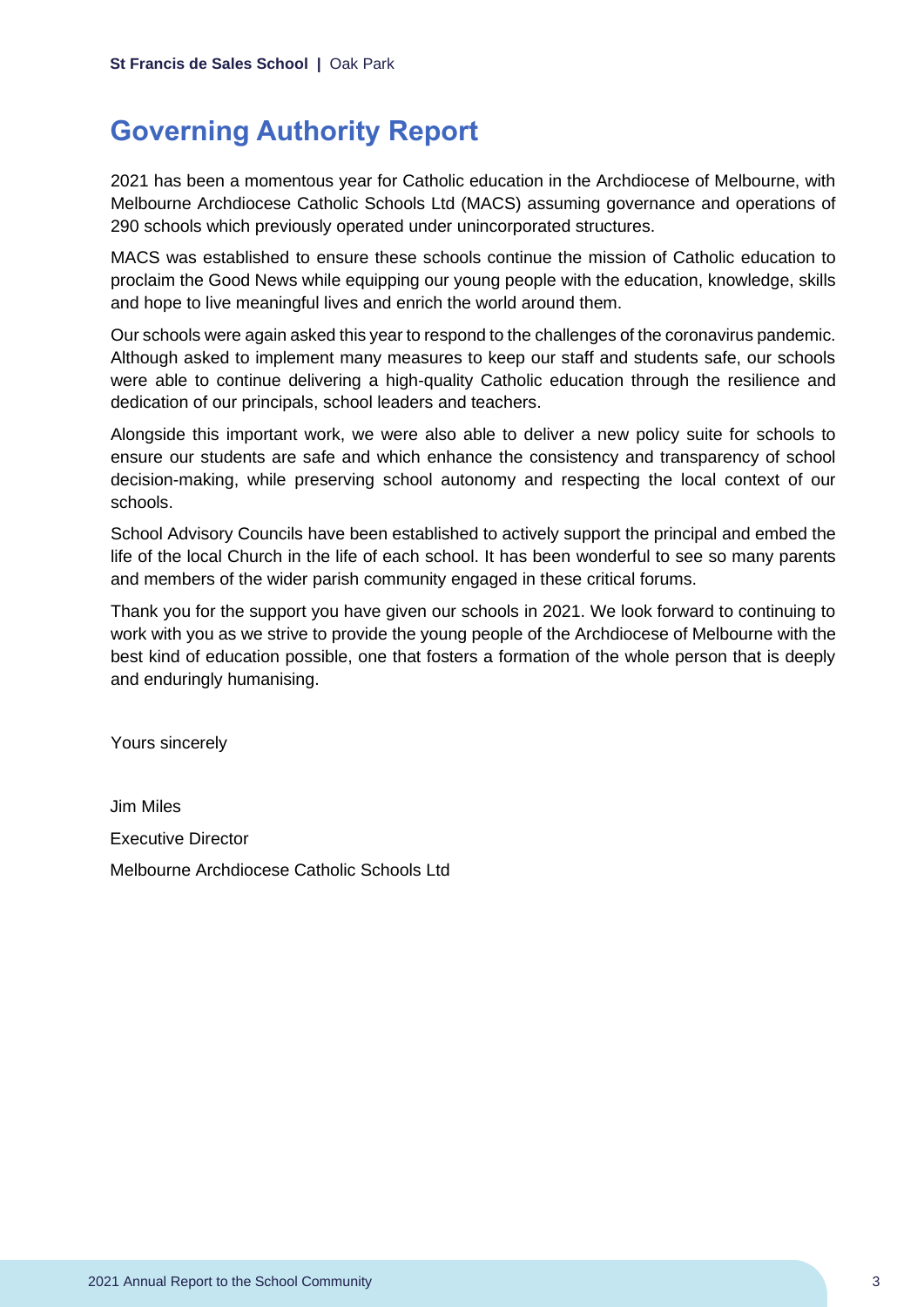## <span id="page-4-0"></span>**Our School Vision**

## VISION STATEMENT

St Francis de Sales is an inclusive Catholic learning community that strives to build faith, hope and opportunities to bloom.

### MISSION STATEMENT

We are a Catholic primary school where the education and well-being of our students is central to everything we do. Through a supportive faith filled learning environment we embrace diversity and empower all to be the best they can be. Together we develop hopeful and resilient life-long learners who are able to thrive in a rapidly changing world.

#### Values

Through the charism of the Sisters of Charity and St. Francis De Sales we uphold the values:

- Courage
- Inclusiveness
- Respect
- Compassion
- Love
- Excellence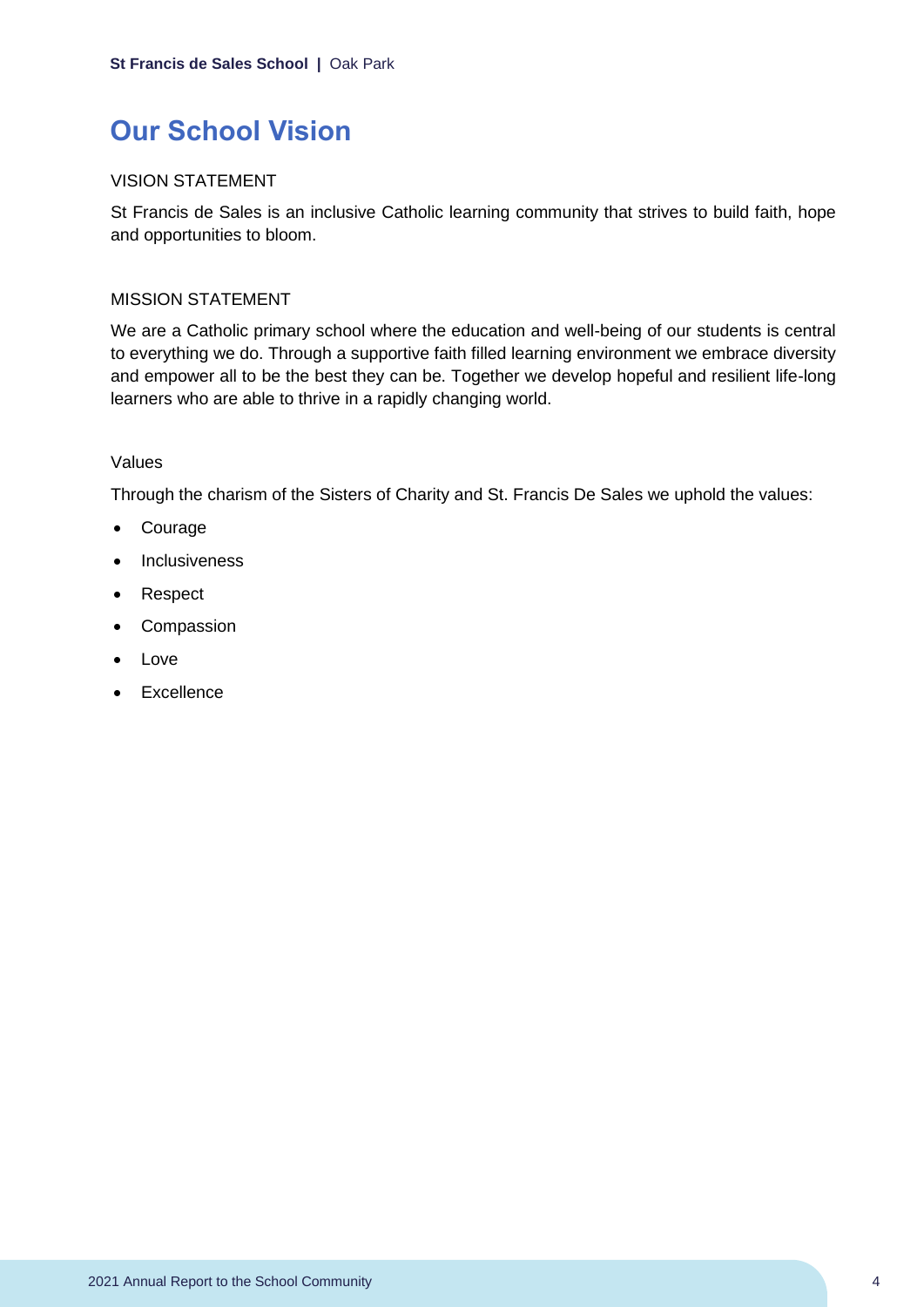## <span id="page-5-0"></span>**School Overview**

St Francis de Sales is a Catholic primary school in Oak Park approximately 10 km north-west of Melbourne. The school was established in 1961 by the Sisters of Charity. It was named after St Francis de Sales who was dedicated to the church and demonstrated how to live the everyday life in the image of Christ. He was a model of holiness and lived a life that was amiable and friendly which continues to be reflected and modelled in our community today.

Our school achieves its mission by positive attitudes to learning, self motivation, academic excellence, development of leadership skills, and social and cooperative skills. Our school has an outstanding sense of community where students, staff and parents work together to create a fulfilling learning environment where each student has a strong sense of belonging.

The goals we are trying to achieve for our community as identified in our School Improvement Plan are:

- To strengthen the school as an authentically Catholic community that encourages critical thinking and reflection in the context of our contemporary society.
- To enable all students to achieve success in a contemporary and innovative learning community focused on personalised learning.
- To improve student well-being and connectedness.
- To engage all members of the school community in aspects of school life.
- To strengthen the school's performance and development culture with a focus on improving teaching and learning.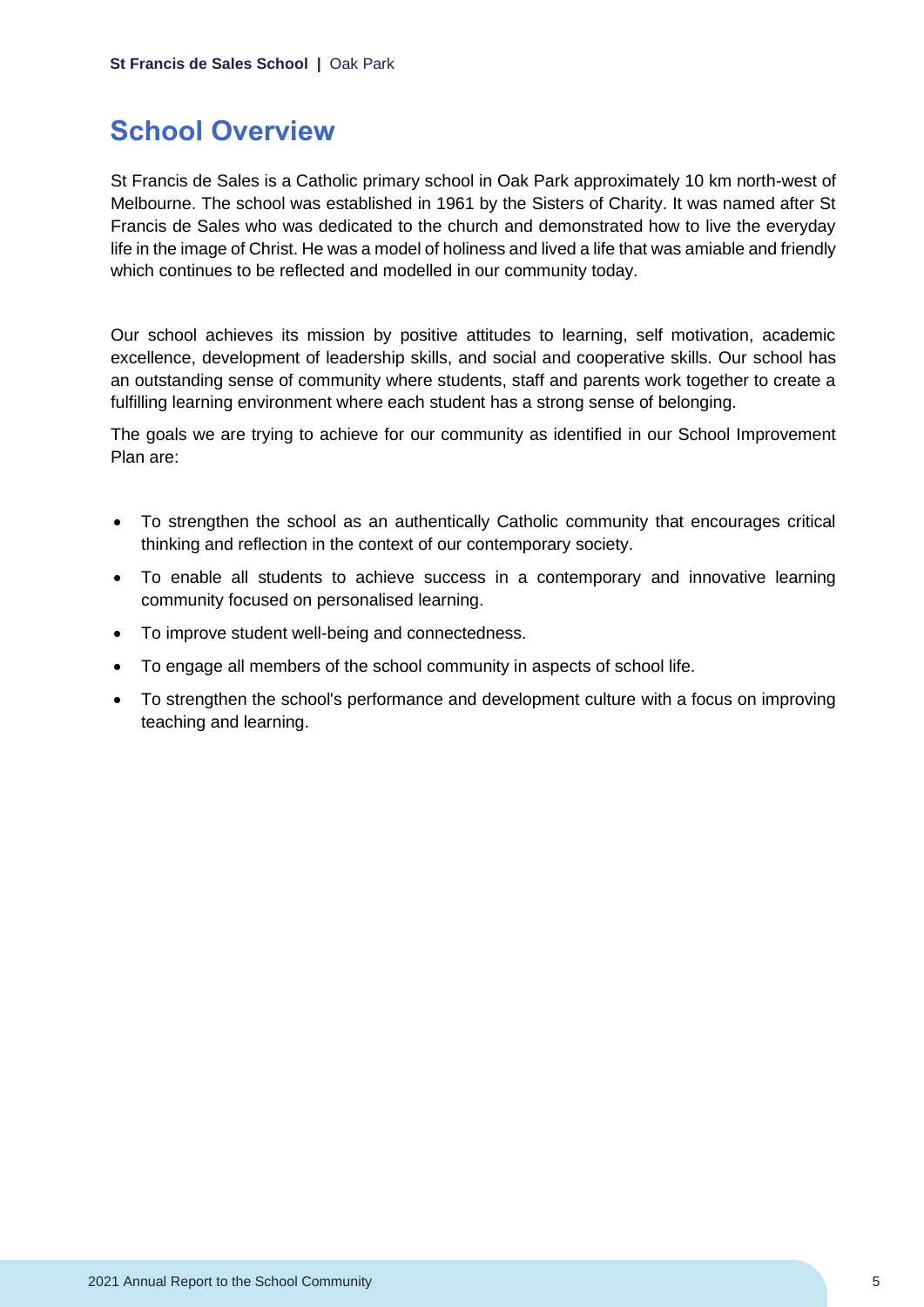## <span id="page-6-0"></span>**Principal's Report**

I would like to thank and congratulate the entire SFdS Community on their resilience and positivity throughout a year that challenged us all as we worked through a second year dominated by the COVID-19 pandemic. To have 2 terms of learning having to occur remotely for the second consecutive year was a huge challenge to all. Teachers and families did an amazing job in supporting student learning and our children continued to show enormous resilience and positivity throughout the experience. A continued positive to come out of the experience is how it has brought our community closer together and given families a powerful insight into their children's learning. I hope that this sense of partnership with the school is able to continue as we head into the future.

Following the periods of extended lock down, the school worked hard to ensure that all students were given every opportunity to return to school positively. Our focus became about supporting students to ensure that their emotional and well-being needs were being met whilst transitioning back into the structure of school life. It was great to welcome our students and families back to on-site learning, and I am extremely proud of how our community has supported each other through the challenging times. A major focus in the future will be the continued reconnecting of our families and community as we return to a more normal sense of school life and ensuring that no student has been disadvantaged as a result of their experience over the last two years.

Despite the challenges of the year, there were also many highlights that we as a school are very proud of. Our schools continued focus on improvement in the area of student learning was highlighted by some outstanding NAPLAN results showing some of our highest ever results for Year 5 and Year 3 students. The school continued to focus on developing the capacity of all staff throughout 2021, with whole school professional learning in the areas of Positive Behaviour for Learning (PBL) and Berry Street Education Model (BSEM) being the schools major focus. We were pleased that the majority of major events that our students look forward to such as the Year 5/6 Camp, Inter school sports, Sacramental program and Graduation celebrations were able to go ahead without disruption. Unfortunately we were unable to hold our scheduled whole school 2021 Performance, but we look forward to this in 2022.

At the end of each year we are forced to say goodbye to people who have contributed much to the life of the school. I would like to acknowledge our Grade 6 students who finished their time at SFdS. I would especially like to acknowledge the resilience and positivity that this group of students have displayed. These children have shown themselves to be outstanding leaders, encouraging our younger students throughout remote learning, creating PE videos and lessons, offering encouragement to younger students and always being fantastic role models. They have all remained positive and shown maturity that is beyond their years. We also said goodbye to several staff members who have contributed greatly to our school over the years. I would like to especially thank and acknowledge the contributions of Giulia Zammit, Moira McMahon, Stephanie Stedman and Filomena Falls who have all made significant contributions over many years to our SFdS school community. We wish them well in their future endeavours.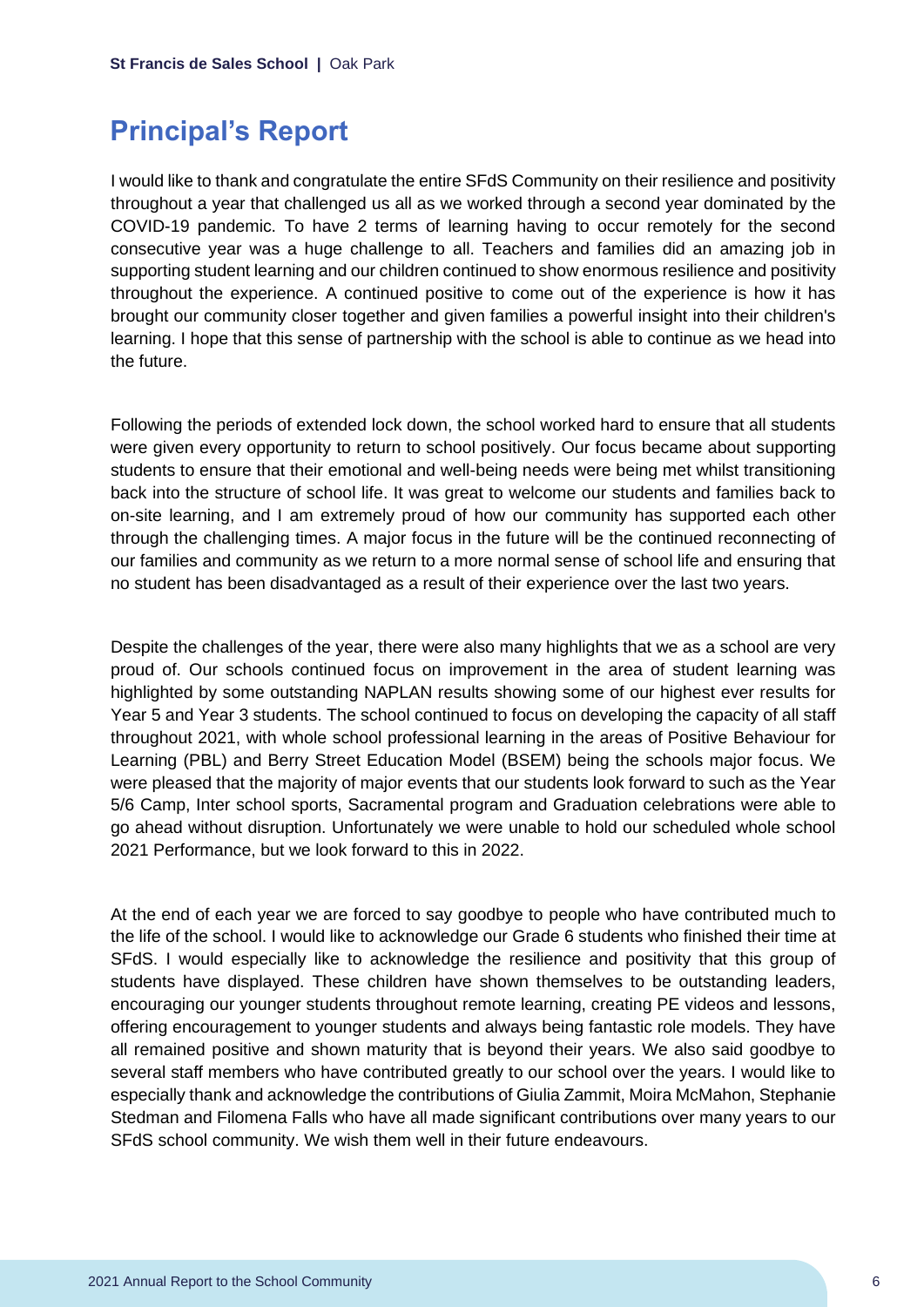## <span id="page-7-0"></span>**Education in Faith**

## **Goals & Intended Outcomes**

At St Francis de Sales, Religious Education is central to our curriculum. We continue to provide a learning environment where the experiences and opportunities foster the faith development of staff, students and families. These experiences are based on scripture, tradition, liturgy and life, and reflect the school motto of 'Bloom where you're planted'.

### Goal:

Students and staff develop strong connections to their Catholic Faith which is exemplified in their interactions with others.

### Intended Outcomes:

That staff pedagogy in Religious Education at SFdS is developed to include a rigorous Inquiry approach to learning.

That Parish Community links are further developed to include a school-based children's liturgy group, choir, and increased Mass attendance.

That all staff have the opportunity to develop in their personal faith formation.

## **Achievements**

The COVID-19 pandemic forced the school community to engage in many weeks of Home Learning. Despite this, the teachers at St Francis de Sales were able to continue to engage students in many of the traditions and teachings of the Catholic Church. Students were given opportunities to interact with our faith through on-line resources and structured lessons provided by teachers.

Teachers formally reported on Religious Education in both Semester One and Two. They assessed the students against the achievement standards of the Religious Education Framework on the three strands of learning: Knowledge and Understanding, Reasoning and Responding, and Personal and Community Engagement. The content on which planning and reporting was based included: Jesus and Scripture; Church and Community; God, Religion and Life; Prayer, Liturgy and Sacrament; and, Morality and Justice.

Students and families were given opportunities to engage in prayer through daily on-line class meetings and through parent communication via newsletters.

When students and staff returned to on-site teaching and learning under COVID-19 restrictions, liturgies were able to resume in the church, led by our Parish Priest, Fr Thien Vo.

Our Sacramental program was able to be implemented, even during Remote Learning. We were able to celebrate the Sacraments of Confirmation and First Eucharist for both the 2020 and 2021 candidates. The Sacrament of Reconciliation was celebrated during Term 3.

Teachers continued to plan in teams to provide the students with current and relevant RE learning opportunities, including Catholic Social Teachings. These opportunities allowed the students to explore and make connections with the world they live in today.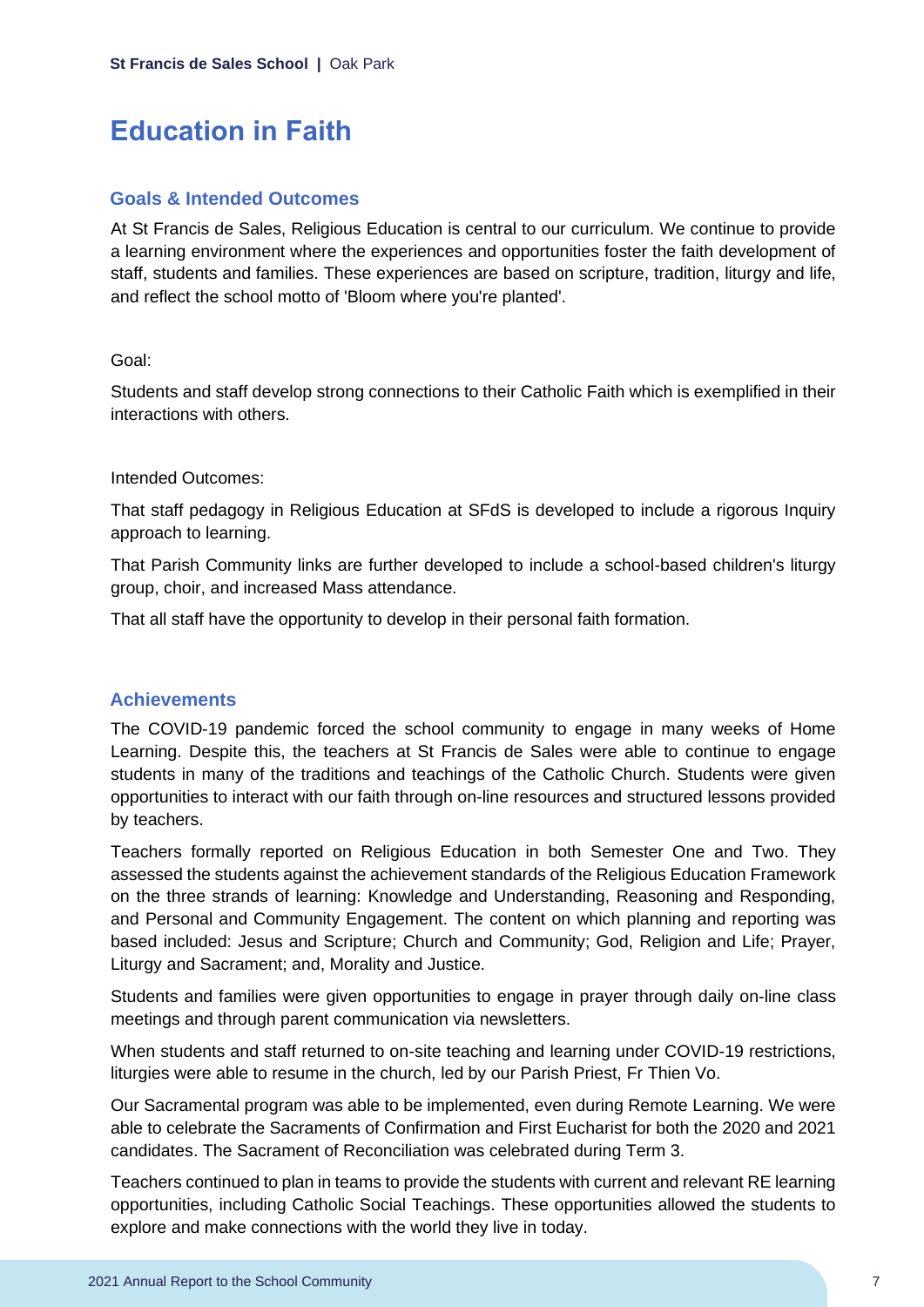### **VALUE ADDED**

Staff Faith Formation and Development and Planning

Year levels were provided with facilitated planning with the Religious Education Leader using scheduled meetings (both on-line and face-to-face) during each term. Teachers were supported to plan rich curriculum units for the following Term. Resources to support the teaching of the curriculum were provided to teachers.

In the development and implementation of RE units, the student texts of 'To Know, Worship and Love' were incorporated into lessons. The school was also able to subscribe to the on-line version of 'To Know, Worship and Love' from the Archdiocese of Melbourne in order to assist on-line learning.

Through the use of the 'Religious Education Curriculum Framework all the teachers were assisted in using various strategies of inquiry to facilitate dialogue and lead the students in their understanding of Gospel values, knowledge of the Catholic traditions and faith, and what being a Catholic means in today's world.

The staff engaged in the school's bi-annual retreat, which provided professional development exploring Christian Meditation. This allowed the staff to gain hours towards maintaining their RE Accreditation, as required by the CECV and MACS.

#### **Sacraments**

Students in Years 3, 4 and 6 continued to engage in their Sacramental Preparation programs.

The Sacraments of First Eucharist, Confirmation and First Reconciliation was able to take place for both 2020 and 2021 candidates.

A Family information meeting for Sacraments of Confirmation and Reconciliation was held in preparation for these sacraments. However, due to COVID-19 restrictions, the family meeting for the Sacrament of First Eucharist was unable to take place; although, an information pack was distributed to all families to continue the preparation with their children at home.

#### Mini Vinnies Program

The Mini Vinnies group was able to engage in a couple of activities to promote social justice within the community, prior to COVID-19 restrictions being implemented. These activities included collecting Easter Eggs during Lent, and a collection of items for the Winter Appeal; all donated items were distributed to disadvantaged families in the community. The generosity of the school community was very overwhelming, and greatly appreciated by the Oak Park Conference of the St Vincent de Paul Society.

#### Liturgy and Prayer

Staff and students attended mass to begin and end the school year, which was also attended by parishioners and families. This was a special way to begin and end our school year and be connected as a school and parish community.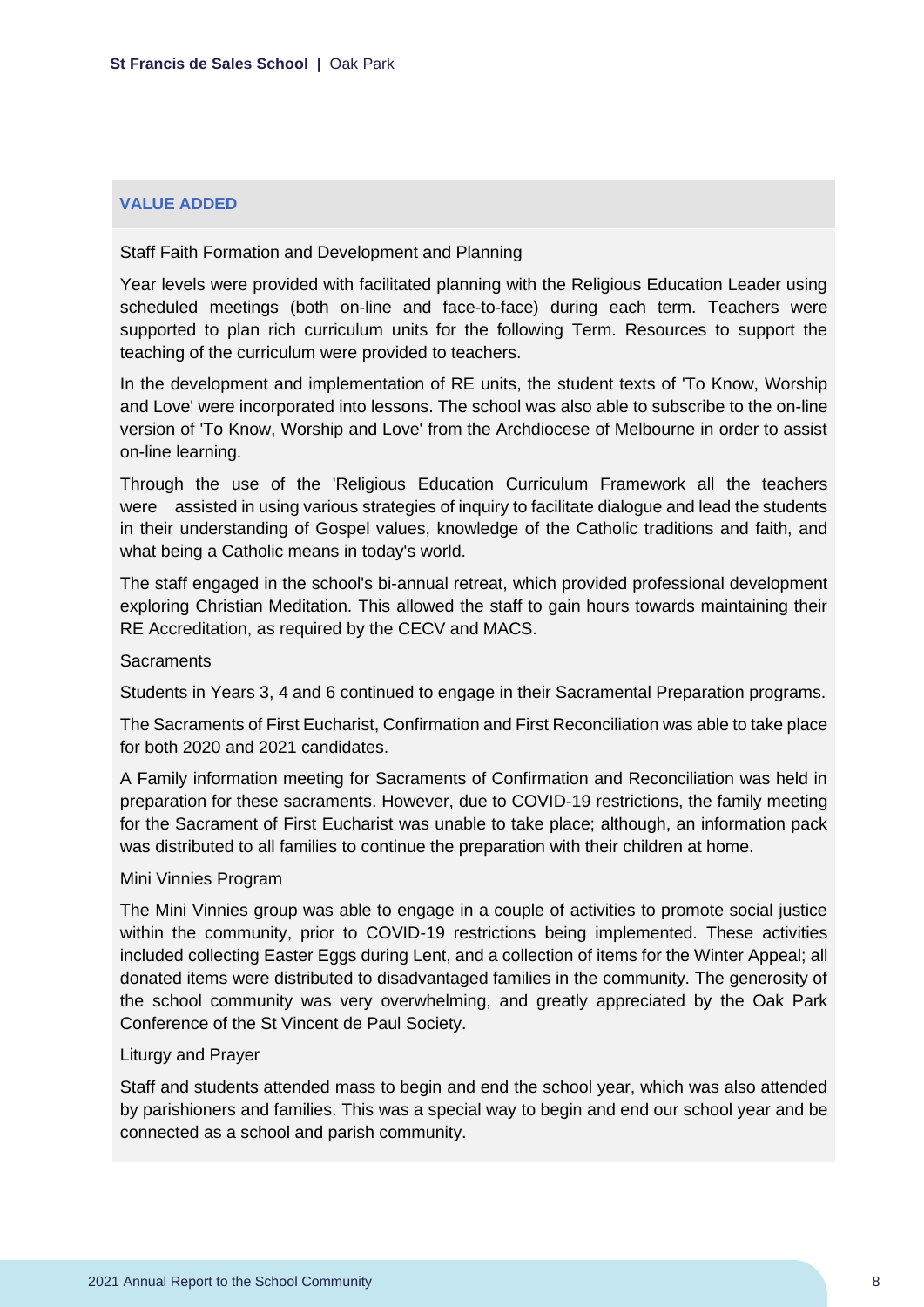Due to COVID-19 restrictions, Ash Wednesday Mass could not be held. Instead, a prayer service was created and shared with the staff and families to engage with at home as we began the season of Lent.

Prayer occurred in classrooms at the beginning of the day, lunchtime and to end the day when at school.

During Remote Learning, prayer was scheduled in the work programs of students and teachers facilitated prayer and reflections with students when meeting with them online.

All classrooms had a prayer table, prayer cloths (reflecting church seasonal colours), bibles, candles and symbols to assist in providing meaningful and reflective prayer time.

Through the circulation of the school newsletter, families were kept informed and guided in their faith through the provision of prayers, special liturgical events, such as feast days, and readings from the Gospels.

Year 6 Graduation Liturgy -

Families were able to celebrate Mass for the Grade 6 Graduation with the students and staff of Year 6. This was able to be held in the church with Fr Thien Vo being the celebrant.

### CELEBRATIONS:

As a staff we celebrated birthdays, engagements and farewells.

With the easing of COVID-19 restrictions, the school was able to have an outdoor gathering with the families to end the year and to celebrate Christmas.

Unfortunately, participation in other whole school celebrations, such as Mother's and Father's Day breakfasts and stalls, attendance by Student Representative Council at the St Patrick's Mass for Schools to celebrate Catholic Education Week, attendance by the Mini Vinnies group at the Annual Children's Mission Mass at St Patrick's Cathedral, and attendance by the school choir at aged care facilities to spread Christmas cheer by singing Christmas carols, all needed to be cancelled.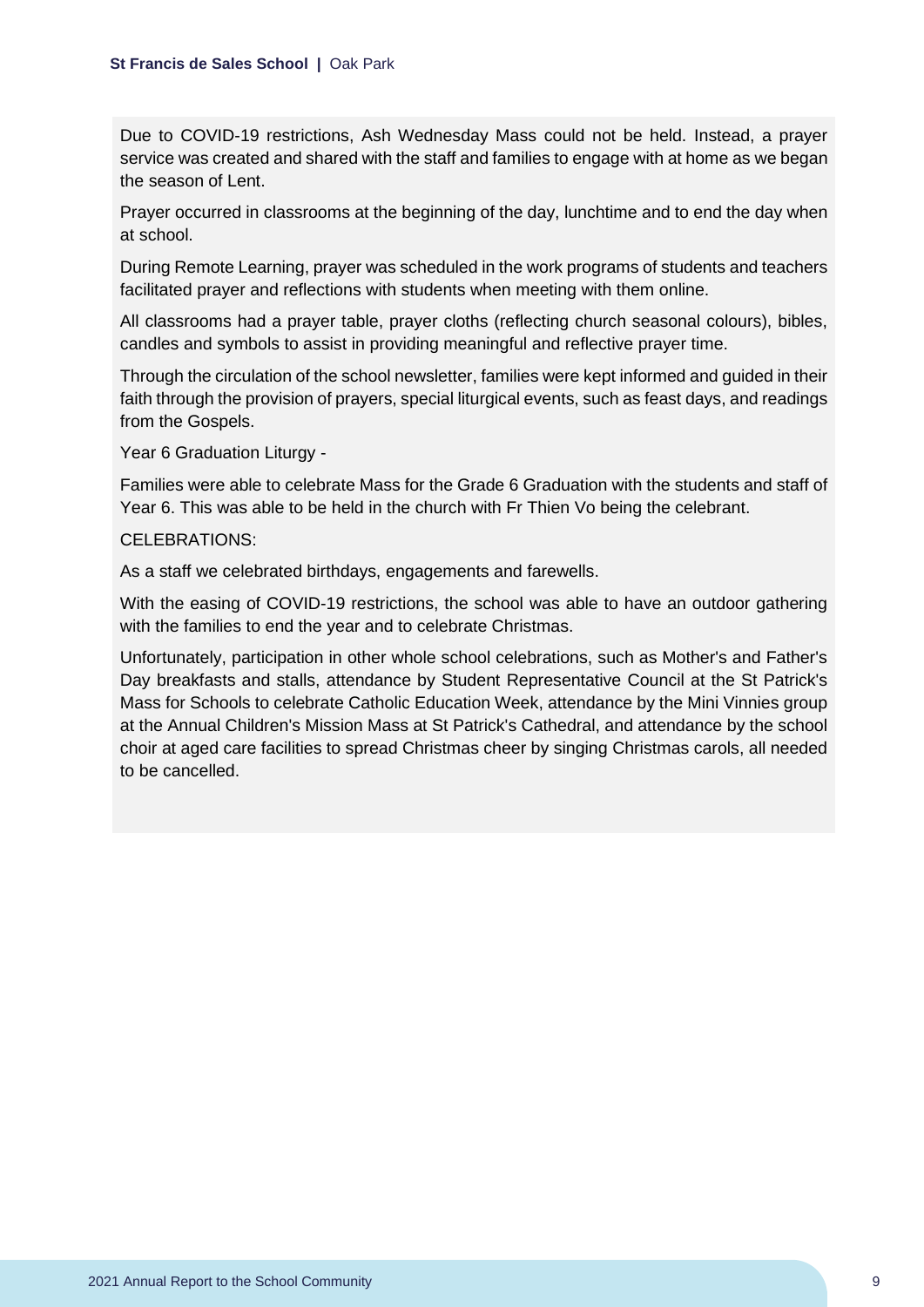## <span id="page-10-0"></span>**Learning & Teaching**

## **Goals & Intended Outcomes**

St Francis de Sales creates the conditions where teachers can teach and students can learn and grow.

*That SFdS has a clear and consistent approach to supporting student behaviour and additional needs across the school.*

St Francis de Sales is a school that delivers high-quality, evidence-based learning experiences focussed on student learning and growth.

*That SFdS has a clear whole-school plan for curriculum delivery to facilitate access to consistent, coherent and high-quality teaching and learning. (Consistency of Practice).*

That SFdS has a culture of collaboration, feedback-seeking, and professional growth.

*That collective teacher efficacy is high and there is shared responsibility for all students amongst the staff.*

## **Achievements**

Key to the professional development of our leadership team was engaging with Simon Breakspear's Agile Leadership professional learning. Underpinned by the school impact model Breakspear shared, our achievements can be categorised according to the following 6 areas:

- 1. Improved student outcomes
- 2. Positive student learning behaviours
- 3. Expert teaching practices
- 4. Effective mid-level leadership practices
- 5. High impact Principal leadership practices, and
- 6. Adaptive organisational structures and processes

Improved student outcomes

With the benefit of hindsight, we could see how the continuation of the pandemic forced our school community to really drill down on a 'crowded curriculum' and develop lessons with particular clarity and emphasis on key learning areas, namely literacy and numeracy. We noticed the success of these efforts in the consistency of academic growth achieved by students in a range of areas based on a number of assessments completed upon students' return to on-site learning. Preceding their full return, our school scheduled dedicated assessment appointments for us to measure students' learner profiles from a well-being and academic perspective. Based on this reentry data, we could confidently assert the growth made remotely and use it as a point of comparison towards the end of the year, too.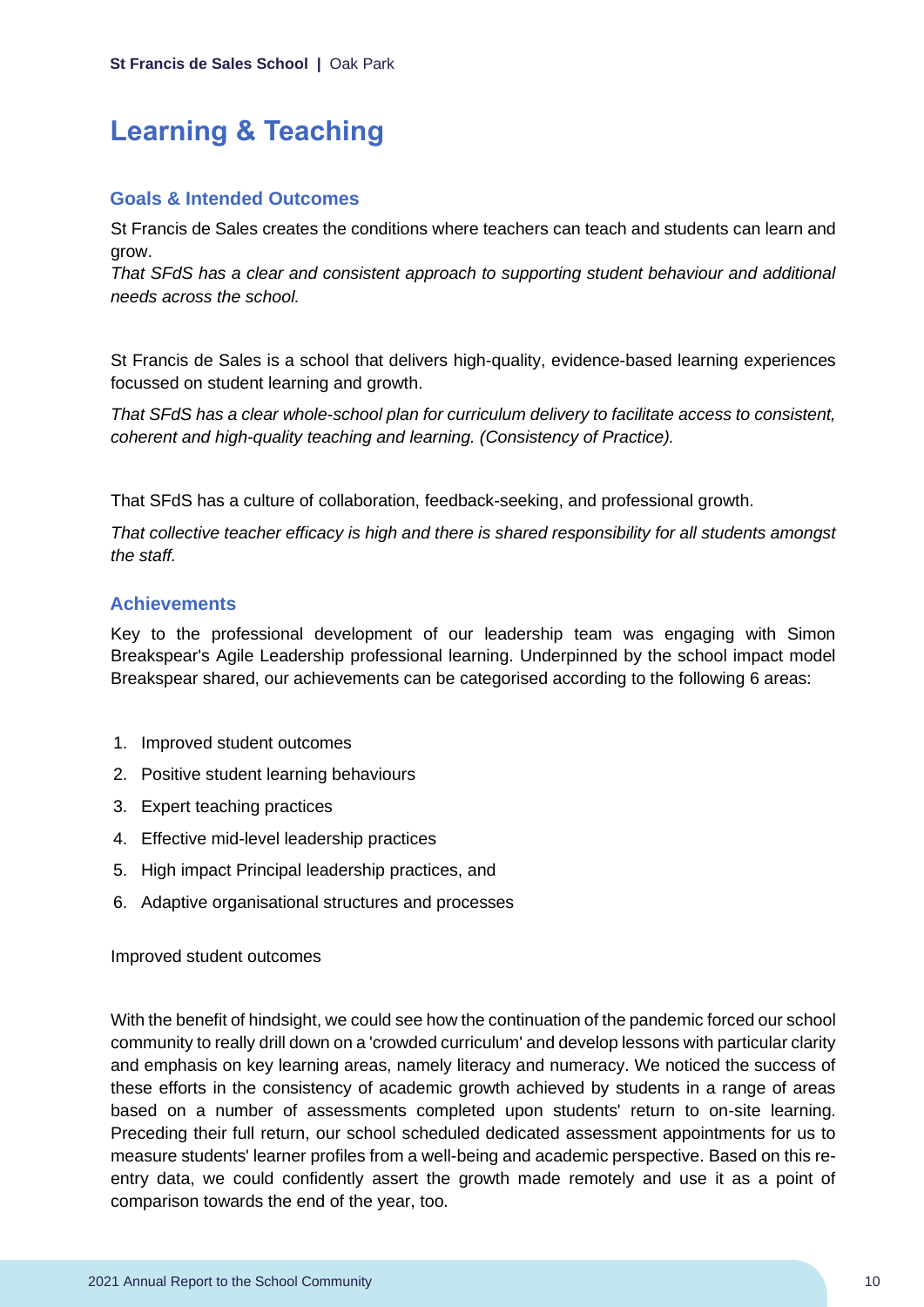Positive student learning behaviours

In 2021, we began Berry Street Education Model professional development for our whole staff. This framework for positive educational practices is chiefly concerned with developing a prolearning climate underpinned by five modules of learning which are:

- Body: to understand how the body responds to stimulus and how to develop self-regulation
- Relationship: to develop the conditions for healthy, respectful relationships between all stakeholders in a school
- Stamina: to build resilience and perseverance
- Engagement: to cultivate an engaging and joyful learning climate and,
- Character: to build awareness of individual strengths, values, and gratitude

Based on our engagement in the first three modules, we worked collaboratively as a staff to draft a Shared Belief Statement for practice, including the identification of non-negotiable practices and routines to embed in all classrooms and - where applicable - staff meetings. Though we are yet to engage with formal assessments in the area of well-being, staff have so far reported anecdotal evidence of: more positive learning dispositions by students, better self-identification of readiness to learn, barriers to learning, and strategies for overcoming barriers to learning.

### Expert teaching practices

Guided by the Department of Education and Training's (2022) High Impact Teaching Strategies (HITS) document, we make a concerted effort to tighten our response to the demands of remote learning and create clarity for staff, students, and families. As a school, we developed a series of agreed practices for 1-day, 3-5 days, or > 5-day periods of remote learning. This document had a specific emphasis on programming requirements, including specifying the need for consistency in terms of assessment records, focus teaching groups, and adjustments that could be made remotely. Interestingly, it created a neat springboard for developing better cohesion and consistency in teaching practices upon our return. This was something we had struggled to gain traction on, having historically parked the development of such a document for the ideal circumstances, which never seemed to arise. The sense of urgency created by the pandemic forced us to develop a draft document that became a lens through which to reflect upon and strengthen teaching and learning practices more broadly. We noticed a significant improvement in the development of quality learning experience guided by the HITS, with a particular improvement in terms of developing quality: learning goals, worked examples, multiple exposures, feedback, and differentiated learning.

Effective mid-level leadership practices and High impact Principal leadership practices

The development of leadership practices was broadly improved by the role leaders pivoted into due to the pandemic, which was largely that of an instructional coach. This is particularly true of mid-level leaders, whose sense of actively leading alongside teams informed practice significantly. Mid-level leaders were forced by the conditions of the pandemic and the frequently shifting conditions of this climate, to be highly responsive to the needs of students and teachers. This resulted in a shift in the climate of planning upon school return and even in the terminology used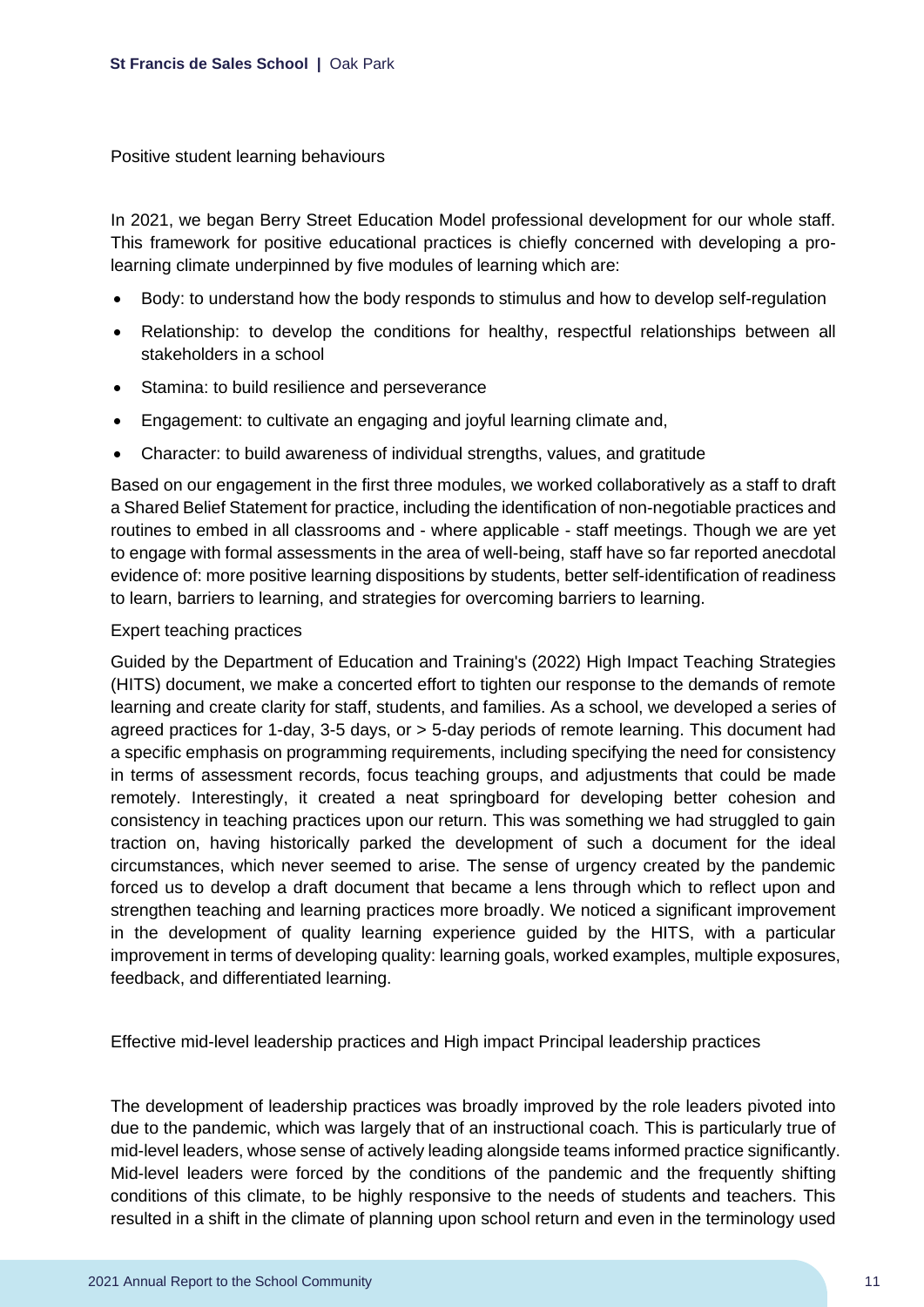to describe facilitated planning, which has since been referred to as collaborative planning. All leaders engaged in critical dialogue with staff, to discuss the implications of these changes in striving to develop the conditions for relational trust and a positive climate for learning in the school.

Adaptive organisational structures and processes

As previously explored, the agreed practice document developed for remote learning created an authentic springboard into a broader conversation about whole-school approaches to team structures, planning processes, whole-school approaches to practice, and assessment. Obviously, the school was forced to be consistently adaptive in response to the challenges of remote learning in the way all schools were. We swapped 'Wellbeing Wednesday' for 'Feel Good Friday' as a result of family feedback, scheduled regular extracurricular opportunities for social engagement as attendance dropped, and developed protocols for flagging students at-risk remotely (i.e. those who weren't already funded or identified by the school by NCCD) and dedicated particular staff to provide additional support for these students and families. Equally, importantly, we used our return to 'the norm' to critically evaluate what successes and areas for improvement arose as a result of these changes. We scheduled 'welcome appointments' for every student upon our return, as a deliberate vehicle for teachers to conduct well-being check-ins and collect reading and basic numeracy data to inform practice. The school made a concerted effort to minimise teacher-burnout by avoiding timetabling additional meetings and simplifying reporting demands.

## **STUDENT LEARNING OUTCOMES**

As compared to schools of a similar background, student progress for students in Year 3 in 2019 and Year 5 in 2021 revealed results that were comparable in Reading, Writing, and Maths. Closer analysis shows that these results were in fact, slightly above in the areas of Reading and Numeracy, but not Writing. Given the challenges we encountered preceding the testing period, we chose to celebrate this fact, as well as that comparable growth within the academic year was echoed in the collection of our own internal data. Anecdotally, we have discussed the potential impact of significant periods away from school on the craft of Writing more broadly, as well as the particular emphasis placed on explicit teacher groups in Reading and Numeracy, and how this may be reflected in these results.

Resultating from discussions centred around these data sets collectively, we significantly restructured our intervention opportunities from Prep-Year 6. Over time, we have moved away from intervention programs and towards adaptive intervention approaches, informed by up-todate studies on best practices, and the varying needs of different cohorts. To begin with, there is a strong emphasis on a match between the language and - to some extent - the pedagogical approach used within classroom practice and intervention, underpinned by the theory of retrieval practices. Furthermore, as we moved towards a structured approach to teaching literacy, there are far greater explicit opportunities for the teaching of phonemic awareness and phonics, which has the potential to address the issue of encoding and thus spelling. We have begun to revise our identification and referral processes as informed by the Response to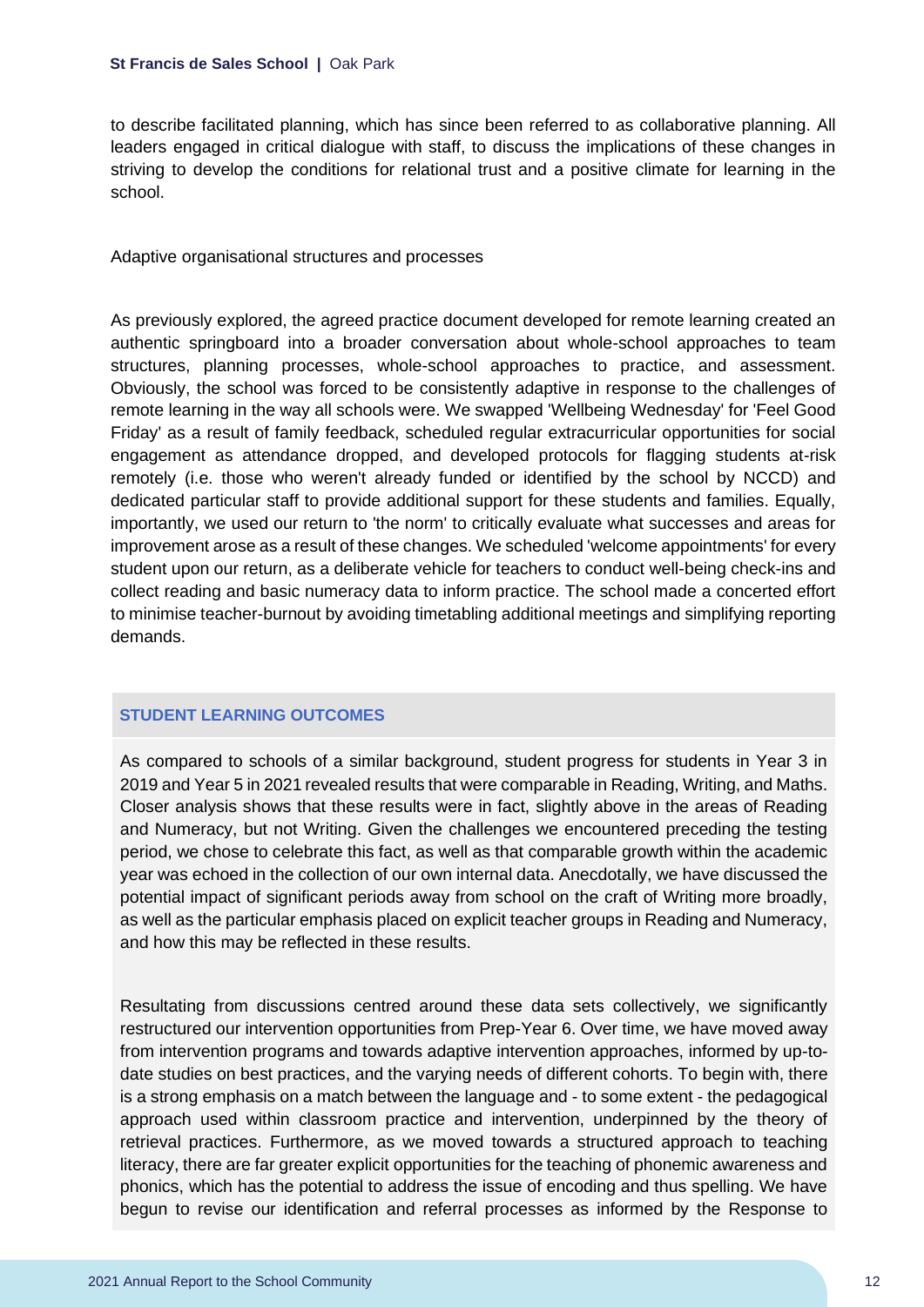Intervention (RTi) model through our work in the Intervention Framework professional development modules. The most notable impact this is having on practice is in the work of tightening quality differentiated teaching practices and recording evidence once we begin the process of imputing. In both instances, we are better able to support the pedagogical development of classroom teachers to meet student needs, rather than over-relying on the support of leadership and intervention teachers - whose scope is comparably limited - for academic and behavioural support.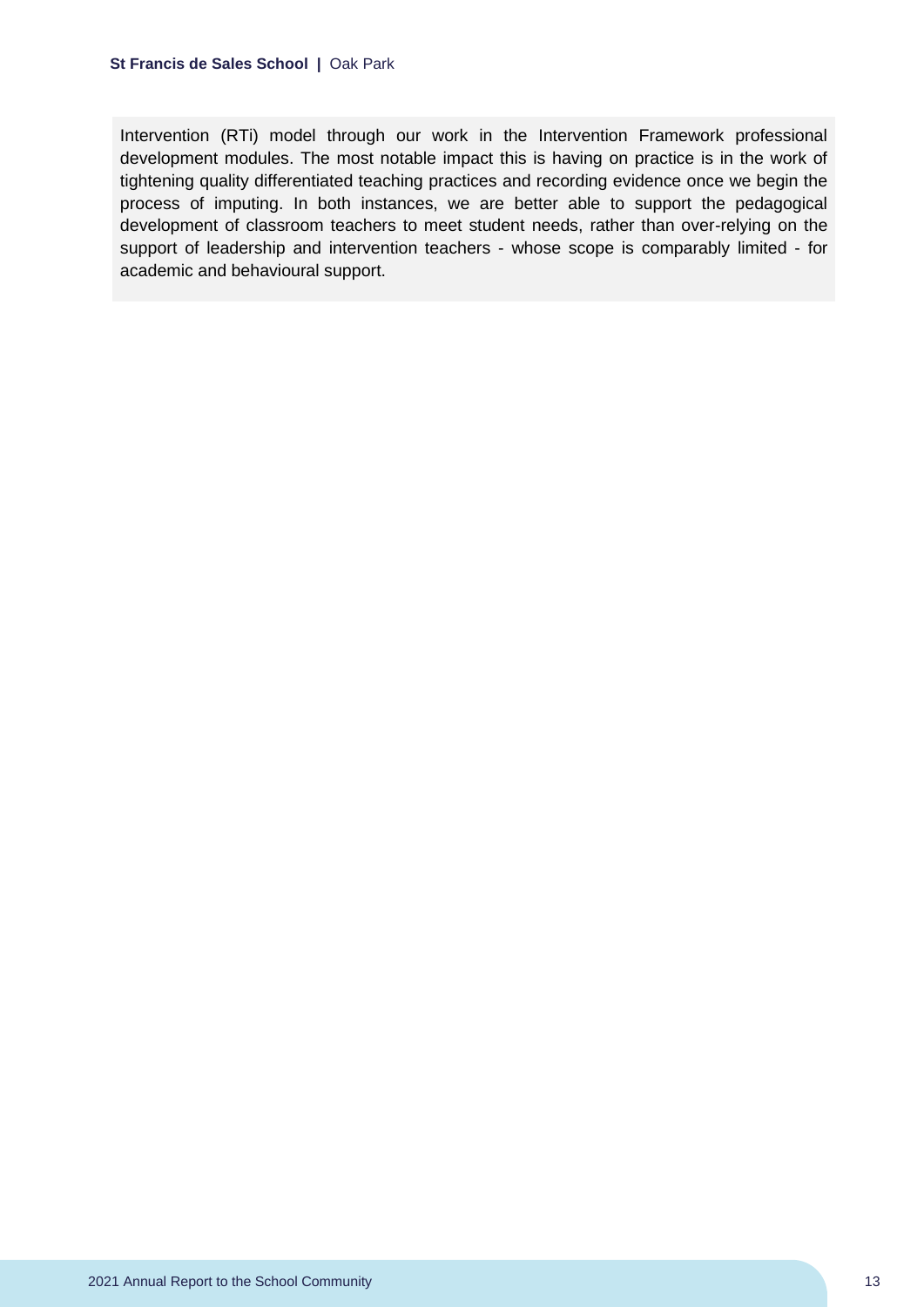| <b>NAPLAN TESTS</b>            | 2019<br>$\frac{0}{0}$ | 2020                         | $2019 - 2020$<br><b>Changes</b> | 2021<br>$\frac{0}{0}$ | $2020 - 2021$<br><b>Changes</b> |
|--------------------------------|-----------------------|------------------------------|---------------------------------|-----------------------|---------------------------------|
|                                |                       | $\star$                      | $\star$                         |                       | $\star$                         |
| YR 03 Grammar &<br>Punctuation | 94.4                  | -                            |                                 | 97.4                  |                                 |
| <b>YR 03 Numeracy</b>          | 100.0                 | $\qquad \qquad \blacksquare$ |                                 | 94.9                  |                                 |
| YR 03 Reading                  | 100.0                 | $\qquad \qquad \blacksquare$ | $\overline{\phantom{0}}$        | 100.0                 |                                 |
| <b>YR 03 Spelling</b>          | 100.0                 | $\qquad \qquad \blacksquare$ |                                 | 97.4                  |                                 |
| <b>YR 03 Writing</b>           | 100.0                 | $\qquad \qquad \blacksquare$ |                                 | 100.0                 |                                 |
| YR 05 Grammar &<br>Punctuation | 97.1                  | -                            |                                 | 100.0                 |                                 |
| <b>YR 05 Numeracy</b>          | 97.0                  | $\qquad \qquad \blacksquare$ |                                 | 100.0                 |                                 |
| <b>YR 05 Reading</b>           | 94.1                  | $\qquad \qquad \blacksquare$ |                                 | 100.0                 |                                 |
| <b>YR 05 Spelling</b>          | 94.3                  | -                            |                                 | 100.0                 |                                 |
| <b>YR 05 Writing</b>           | 97.1                  |                              |                                 | 97.0                  |                                 |

### **PROPORTION OF STUDENTS MEETING THE MINIMUM STANDARDS**

\* There are no NAPLAN results to report in 2020 as the Australian Government decided that due to the COVID-19 pandemic NAPLAN Assessments would not take place.

\*\* Data cannot be reported for this year as the number of students that sat the test was below 5 and the data has been suppressed for privacy reasons in accordance with the ACARA NAPLAN data reporting provisions.

\*\*\* No students sat the NAPLAN tests in this year level and in one or both of the relevant years.



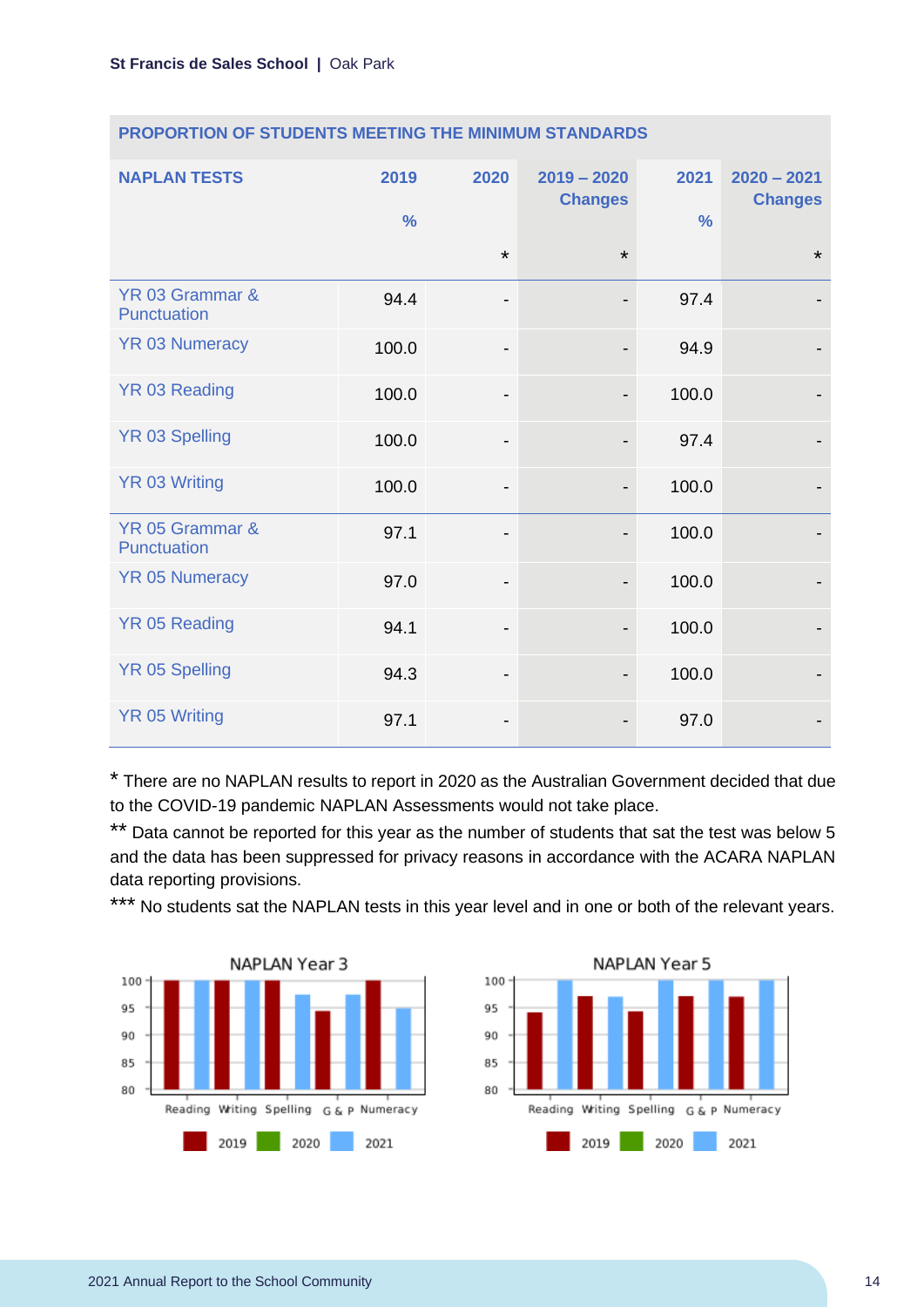## <span id="page-15-0"></span>**Student Wellbeing**

## **Goals & Intended Outcomes**

That all students feel safe, valued and comfortable both inside and outside the classroom.

That the school community continues to be actively involved in the next phase of implementation of Positive Behaviour Support across all school contexts.

To develop learners who are responsible, self-reliant, and resilient in order for them to succeed in today's world.

## **Achievements**

At St Francis de Sales we play a critical role in developing and maintaining the wellbeing of all students. We provide a happy and safe environment for all. We strongly believe that every child must feel safe, have a sense of self worth and be comfortable in their school environment. The wellbeing of our school community is the foundation to all that we do.

At St Francis de Sales the children are part of a positive school environment where the dignity of the individual, self-esteem, respect and resilience are fostered. Positive behaviour is explicitly taught alongside a social and emotional curriculum that is inclusive of Berry Street practices.

In 2021, The Berry Street Education Model was adopted at St Francis de Sales with every staff member receiving professional development. Strategies implemented in the classroom were developmentally appropriate and provided rigour. Additionally, students had the opportunity to understand themselves and how they learn. Safe and predictable structures were embedded into practice so that students could develop a growth mindset for academic maturation.

At St Francis de Sales we offer a mindfulness and positive psychology program called Peaceful Kids. This program aims to lessen anxiety and stress and increase resilience in children from Prep to Year Six. The program gives children the skills, practice and support to utilise coping strategies that lessen the symptoms of anxiety and stress. It builds their emotional resilience so they are better equipped to deal with the day to day stresses that life brings them.

## **Promoting Positive Behaviour**

The dignity and responsibility of each person is promoted at all times along with positive student behaviours whilst ensuring the respect for the rights of all students and staff. In 2021 saw the school continued the implementation of Positive Behaviour for Learning (PBL) with structured weekly lessons in the classroom and students offered rewards and praise when meeting the four key school expectations of Safe, Kind, Responsible and Proud.

With the support of an external Behaviour Coach from Melbourne Archdiocese for Catholic Schools (MACS), a team of teachers were identified as the PBL members. Together, they met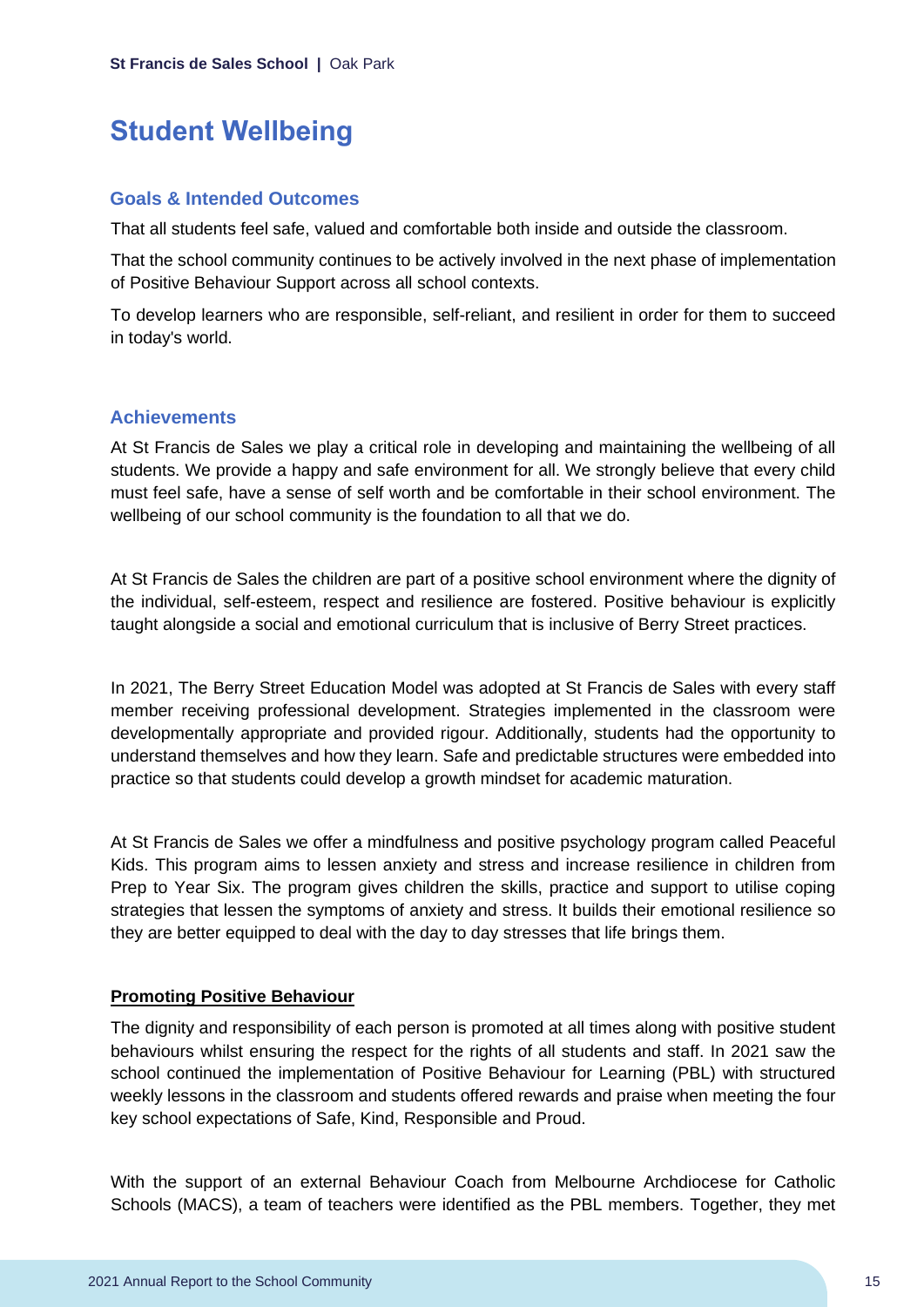each fortnight to consult with one another and develop this intervention framework to support all learners.

In 2021, it was intended that all staff had a consistent approach to supporting student behaviour and any additional needs across the school. Teachers placed emphasis around positive recognition and rewarding students when they met the school expectations.

Student behaviour data is collected and loaded onto the School Wide Information System (SWIS). This is used for discussion and planning by the PBL Team on how to best support student needs.

## **VALUE ADDED**

We have a happy and healthy atmosphere for everyone at St Francis de Sales. A strong commitment to the school's overall well-being has resulted in an inclusive, and secure learning atmosphere that reflects the school's values and beliefs. In 2021, the school moved forward with the following achievements:

- Ensuring that all students are safe and supported with all members of staff trained in Asthma, Anaphylaxis, First Aid, Epilepsy, Diabetes and Emergency Management
- Student Wellbeing team that meets weekly to address wellbeing issues and needs of students
- Parent involvement was encouraged, especially during Remote Learning, to emphasize the importance of parents as partners in their children's learning and growth.
- Student Leadership and the Student Representative Council
- Participation in the Daniel Morcombe Child Safety Program and Australia's Biggest Child Safety Lesson
- Planned lessons and participation in the National Day Against Bullying and Violence
- Continued awareness of Cyber Safety, particularly during distant and remote learning, building an awareness of the importance of being cyber smart. Cyber safety practices were communicated to students and parents.
- Continued implementation of Positive Behaviour for Learning whilst onsite
- Peaceful Kids Program to support worry and anxiety
- Personal Learning Plans
- Parent meetings, working in partnership to support academic and emotional learning
- Specific support for vulnerable students to return to school after remote learning
- School Assemblies and awards, both onsite and remotely

Wellbeing Support and Engaging Families During Covid19 at SFdS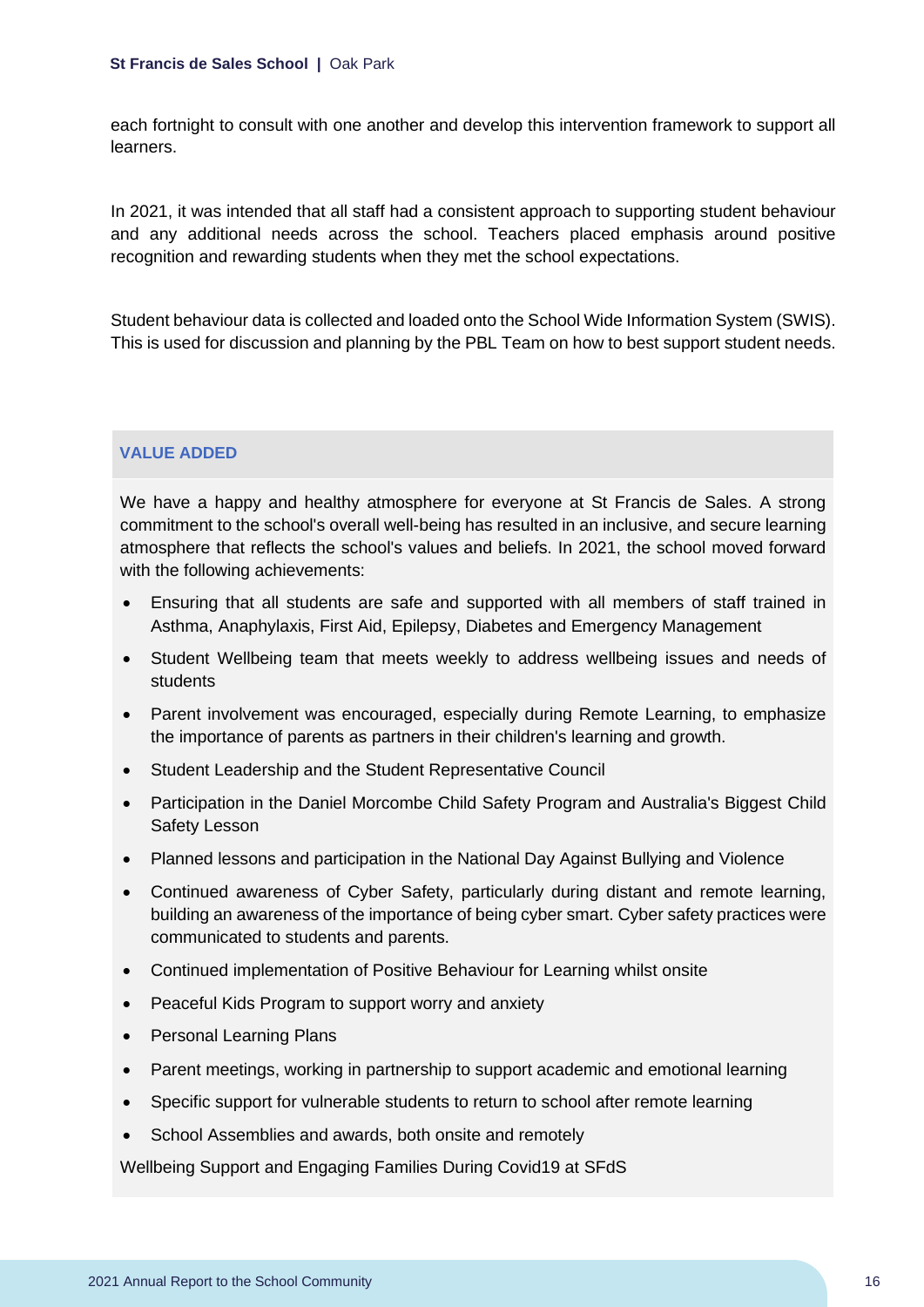- Wellbeing Google Meetings for families in each year level to raise areas of concern, sharing the strengths and challenges of remote learning and to offer a support network for students and families who required it.
- Parent meetings to discuss the wellbeing of students during remote and online learning
- Weekly Peaceful Kids Mindfulness activities to support wellbeing in the family home
- Sharing of Wellbeing storybooks to support the mental health of students from P-6 during the Covid19 pandemic
- Sharing of Social Stories with an aim to:
- $\circ$  provide support for students across all year levels, assisting the transition back to onsite learning
- o Inform students what the school environment would look like once they return, and the importance of social distancing
- o Inform students of the importance of hygiene (hand sanitizing) and mask wearing
- Sharing of information with families with an emphasis on
- o Mindfulness
- o Supporting young people during the Coronavirus
- o A guide to self care in times of uncertainty
- o Staying socially connected
- o Mental health services and support available
- o Wellbeing activities and conversations
- Liaising with families and acknowledging and supporting the stresses of working from home as well as homeschooling their children
- Feel Good Friday with an emphasis on specialist classes

#### Value Added

- Harmony Day celebration and activities in Term 1
- Day for Daniel Day against bullying and violence Term 4
- Student Leadership
- Social and Emotional classroom lessons
- School Counselor (onsite Term 1 and 2 only)
- Quiet indoor play
- Transition programs from Grade 6 to Year 7
- Transition programs from Kinder to Prep

## **STUDENT SATISFACTION**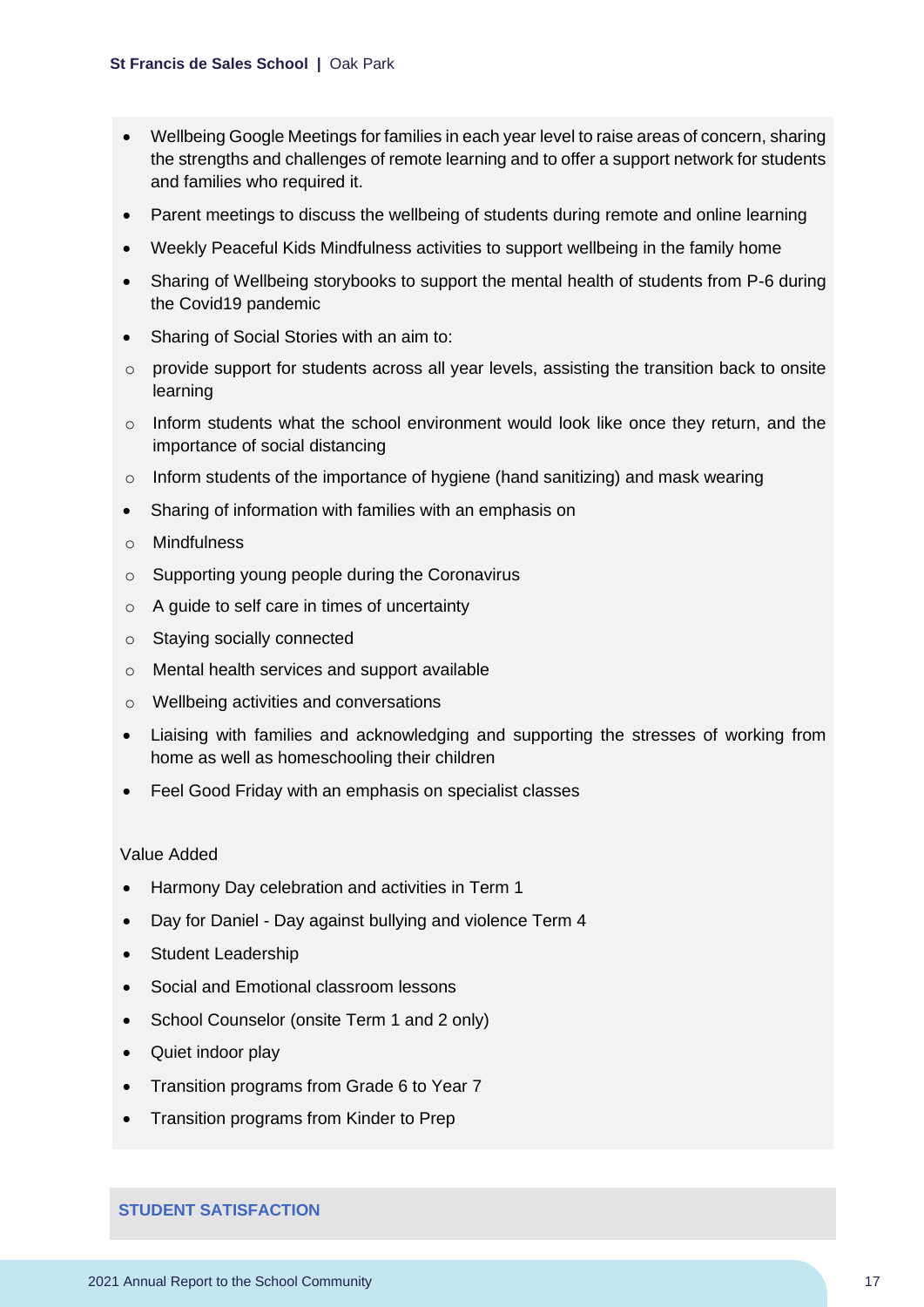#### **Student Satisfaction**

For the second year in a row, the students at St Francis de Sales plunged into remote learning. They once again quickly adapted to the remote learning environment with ease and enthusiasm. In time, it became evident that some students missed the social aspect of traditional education, while others thrived from learning at home, at their own pace.

Once again, the sudden shift from traditional classrooms into a virtual learning environment saw the transition back to the Remote Learning Portal. The delivery of the curriculum via the portal provided students with rigour and structure and played an important role in the quality of remote learning. Timetabled Google Meets and a daily curriculum timetable played a key role in structuring their learning. There was strong access to learning as each child was provided with a personal learning device. Students communicated that daily whole class Google Meets allowed them to see their classmates and interact with one another. Small focus group Google Meets as well as open meets supported learning, allowing time for questions and teacher feedback. Families acknowledged that they once again had a more 'hands-on' approach to their child's education. Students experienced and shared the success of self-management, independent learning and organisation. They also expressed their gratitude for family support and connectivity. A weekly photo montage and remote assembly was enjoyed and celebrated by all.

Students had opportunities to put forward any concerns with their teachers regarding the transition back to onsite learning. Opportunities for question time with teachers alongside informative resources, enhanced students' understanding of what the 'new normal' for school would be. Students conveyed their satisfaction and understanding of the new learning protocols and hygiene protocols, and adapted to these with courage and resilience.

#### **STUDENT ATTENDANCE**

At St Francis de Sales student attendance is recorded twice daily on the electronic roll by the classroom teachers and then followed up by the office staff. Parents can notify the school of their child's absence via the phone, skoolbag app, email or a written note.

Families are asked to provide reasons for a child's absence. It is the teacher's responsibility to file all absentee notes. These notes will be collected at the end of each year and archived for possible future reference. If the student has an unexplained absence for an extended period of time, then the parent is contacted with a follow up phone call. The teacher informs the student wellbeing leader and then consults with the Principal. Together the next step is decided. Further meetings with parents and guardians are usually arranged to discuss the frequent absenteeism. Strategies are implemented to ensure school attendance. If further action is required it will be decided upon in consultation with the principal.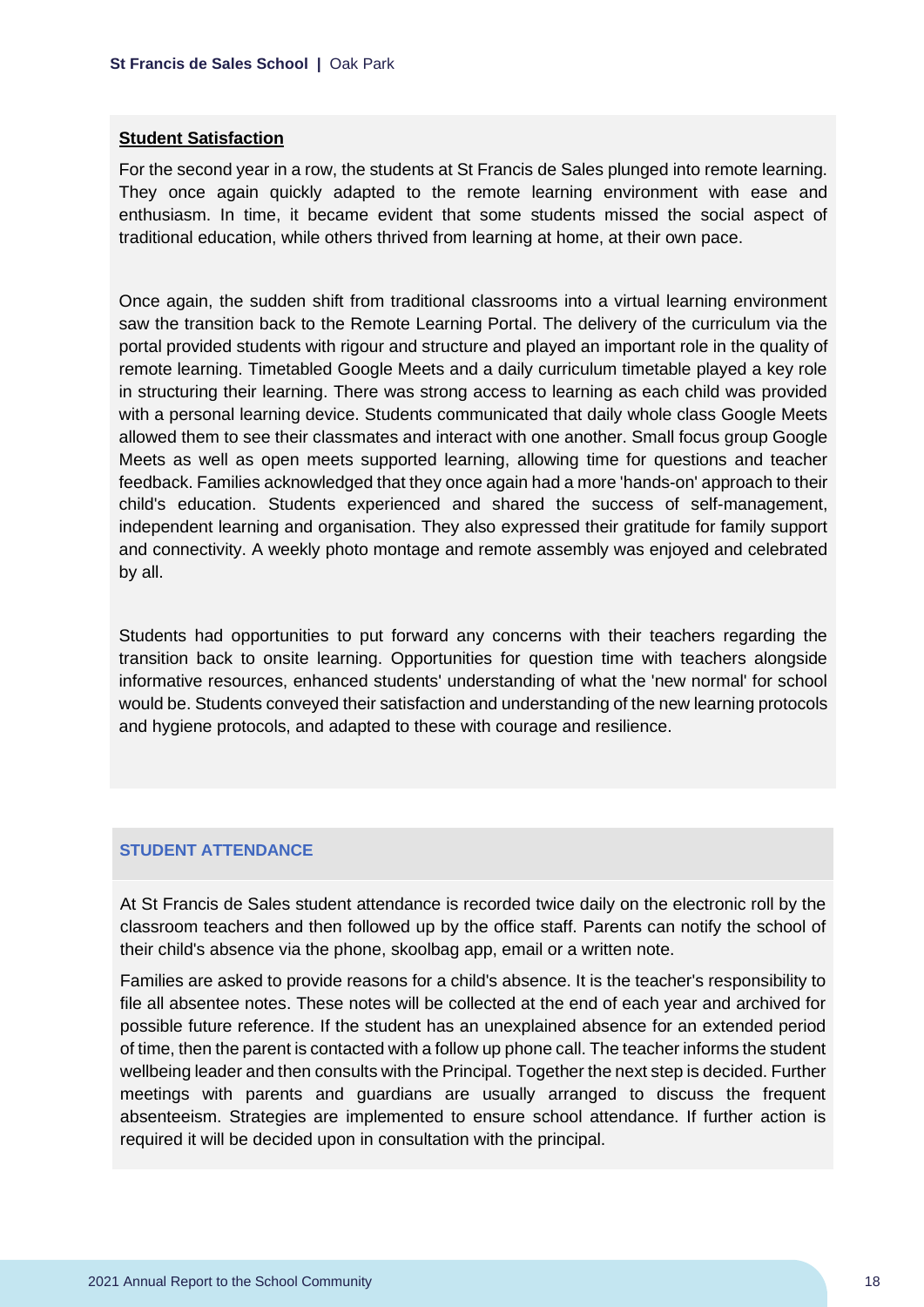## **AVERAGE STUDENT ATTENDANCE RATE BY YEAR LEVEL**

| <b>Y01</b>                 | 94.3% |
|----------------------------|-------|
| <b>Y02</b>                 | 95.5% |
| <b>Y03</b>                 | 96.4% |
| <b>Y04</b>                 | 94.3% |
| <b>Y05</b>                 | 94.9% |
| <b>Y06</b>                 | 94.0% |
| Overall average attendance | 94.9% |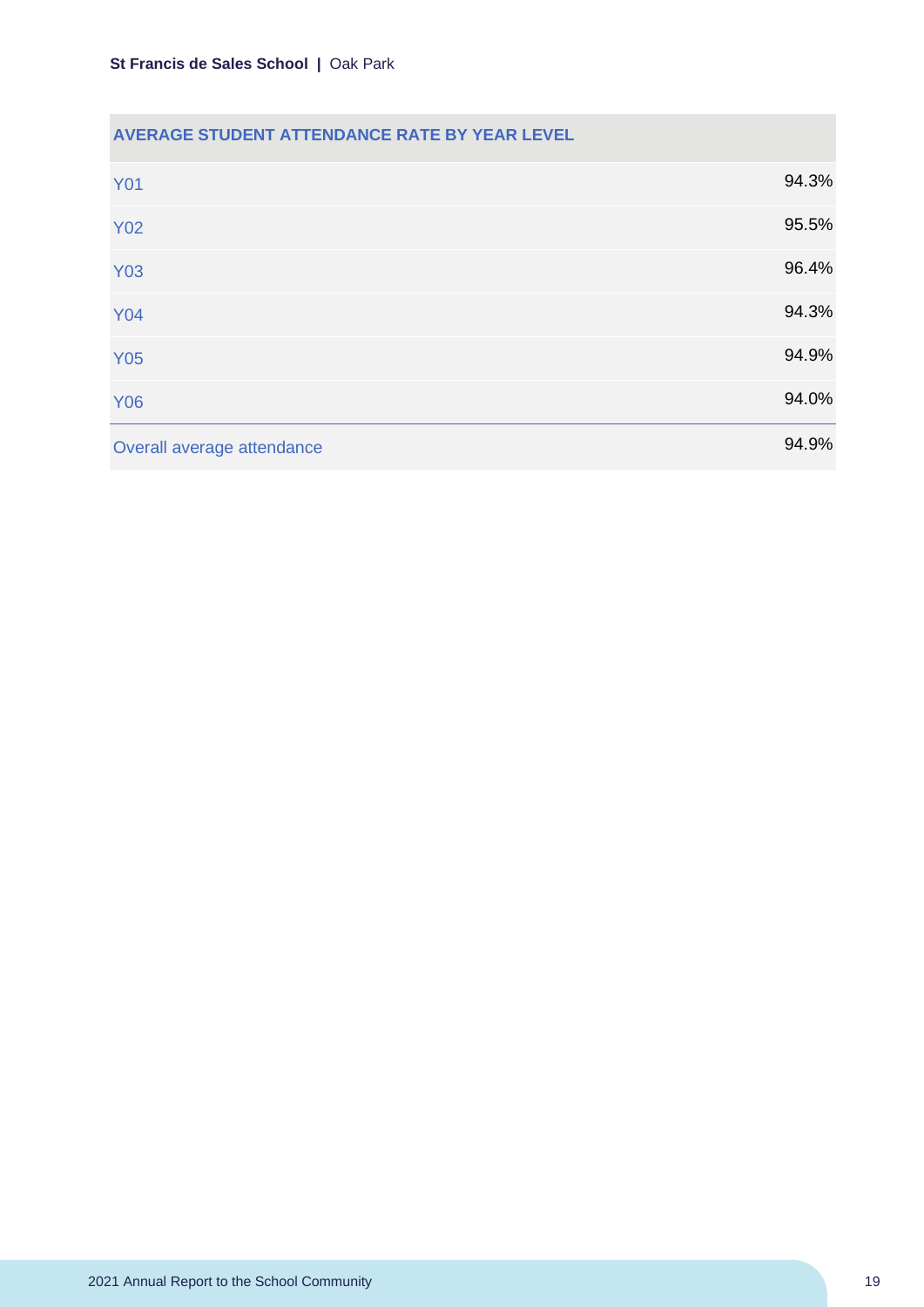## <span id="page-20-0"></span>**Child Safe Standards**

### **Goals & Intended Outcomes**

From 1st August 2016, all registered schools in Victoria were expected to show that they have strategies, procedures, policies and systems in place that comply with the seven Victorian Child Safe Standards in accordance with Ministerial Order 870. The staff have worked extremely hard to make sure that St Francis De Sales School is compliant in the area of Child Safety.

Posters around the school with regard to child safety have been displayed, and new safety procedures were set in place. A St Francis De Sales Commitment Statement to Child Safety and Code of Conduct was devised, school policies were updated, and vigorous check-lists were completed in line with the 7 standards and principles to Child Safety.

#### Goals:

To have strategies, procedures, policies and systems in place that comply with the seven

Victorian Child Safe Standards in accordance with Ministerial Order 870.

To establish clear expectations for appropriate behaviour by adults towards children and young people.

To protect children and reduce any opportunity of abuse or harm to children.

To provide anyone engaged by St Francis De Sales Catholic Primary School with guidance on how best to support students and young people and how to avoid or better manage difficult situations.

#### Outcomes:

That students in our care will feel safe and protected from harm.

That students will be able to identify safe and unsafe situations.

That students will feel free to express any concerns, threat or fear that they may be experiencing to any school personnel.

That parents, caregivers and the community are aware that there are Child Safe Standards and procedures in place at our school, of which they need to be familiar with.

That parents, caregivers and the community are aware of where they can access information regarding child safety at our school.

### **Achievements**

The school has developed a Commitment Statement to Child Safety. This Commitment Statement was given to all families and staff members to read and sign.

The school has a Code of Conduct set in place which has a specific focus on safeguarding children and young people at St Francis De Sales Catholic Primary School against sexual, physical, psychological and emotional abuse or neglect. It is intended to complement other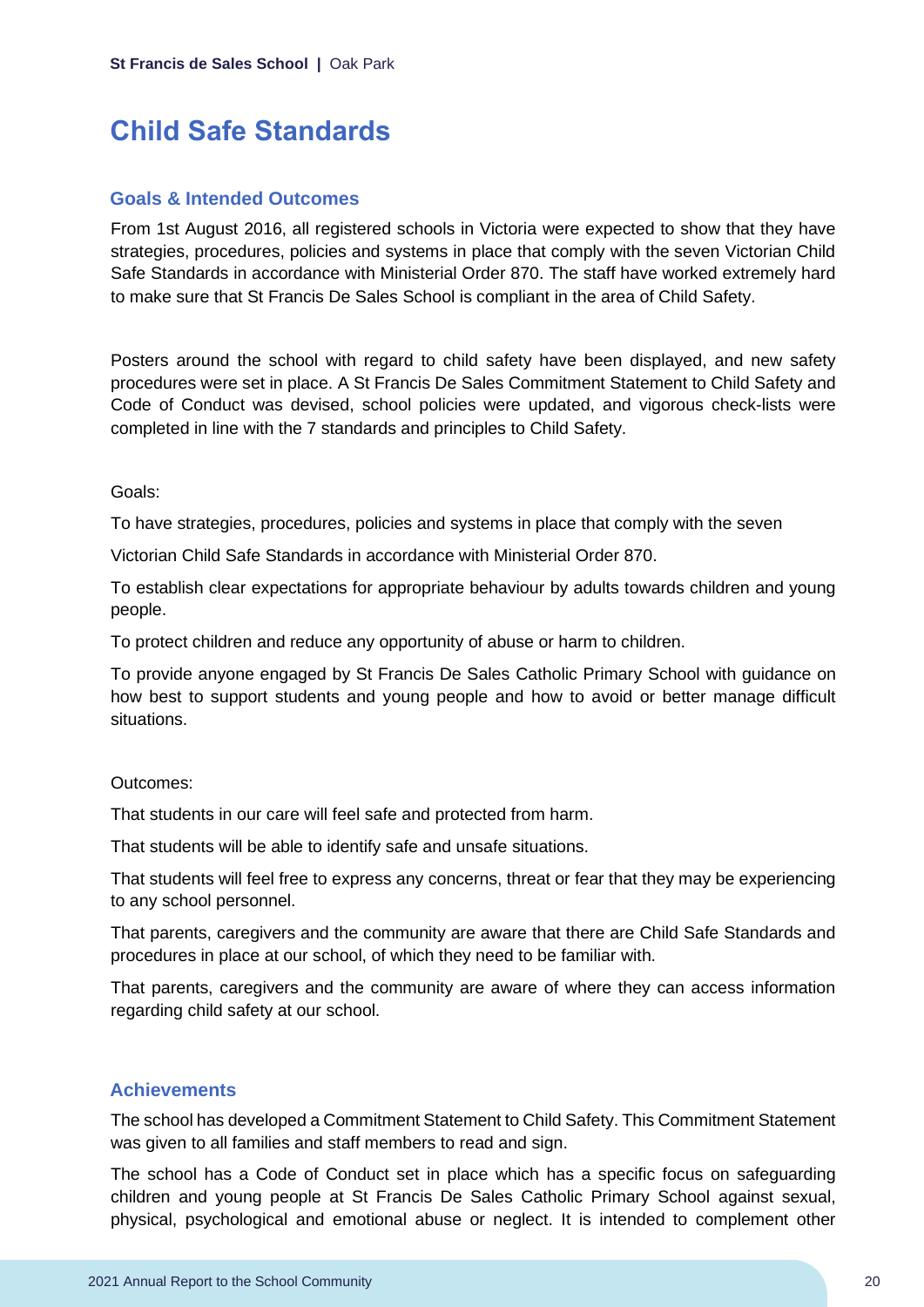professional and/or occupational codes and legislation. This Code of Conduct has been issued and signed by all staff (teaching and non-teaching), clergy, casual relief staff, volunteers, and contractors engaged by the school.

Staff ensured that the policies comply with the seven new standards and three principles that underpin the Ministerial Order.

A summary of the School's Commitment Statement was added to all policies. Evidence of our Commitment to Child Safety in relation to each policy had also been included.

Our Commitment Statement to Child Safety, Code of Conduct, and updated policies are accessible on our website.

Staff attended Professional Learning regarding Ministerial Order 870 and the 7 standards and three principles that underpin the Ministerial Order.

The community received regular updates regarding the Child Safety through our weekly newsletter and website.

Volunteers and Contractors are now interviewed and Working with Children Checks were photocopied and kept by the school.

New Guidelines were in place in relation to the employment of Staff in Catholic Schools

All staff members were required to submit a photocopy of their VIT registration as well as their driver's licence.

Posters regarding child safety and our commitment statement are displayed around the school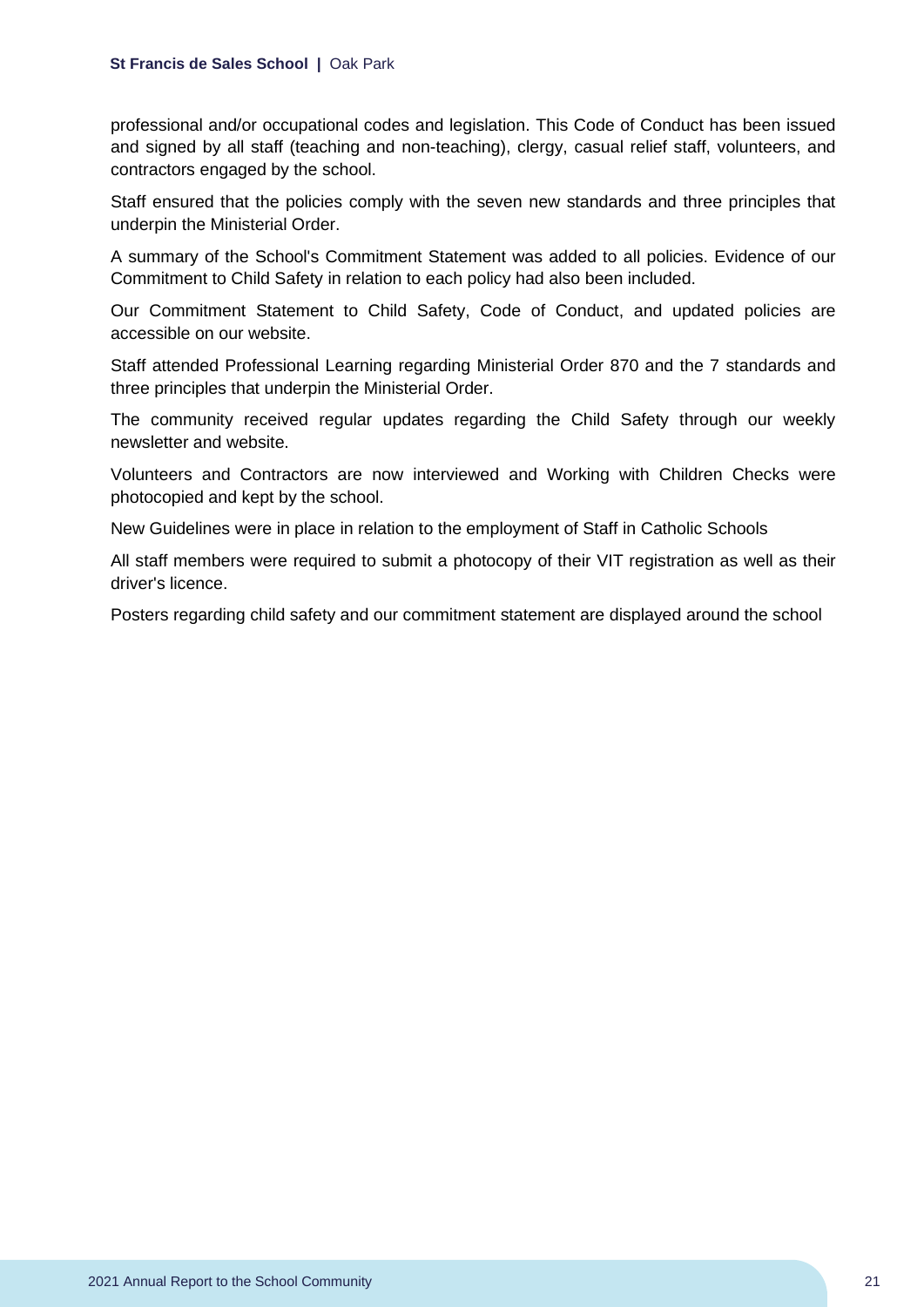## <span id="page-22-0"></span>**Leadership & Management**

## **Goals & Intended Outcomes**

That collective teacher efficacy is high and there is shared responsibility for all students amongst the staff.

To continue to develop the skills of middle level leadership at SFdS

## **Achievements**

Leadership Team participation in Simon Breakspeare Agile Leadership professional development.

Leadership Participation in coaching sessions with Pauline Zappulla

Middle level leaders to participate in Professional Learning sessions with Pauline Zappulla

Introduction of a "School Innovation Team" comprising a mix of staff set with the goal of overseeing innovation school improvement projects each Term. This is working from the Agile Leadership Professional Learning that the leadership team is part of.

Whole school Retreat - Overnight, mixture of Professional learning and team building.

## **EXPENDITURE AND TEACHER PARTICIPATION IN PROFESSIONAL LEARNING**

## Description of Professional Learning undertaken in 2021

The school participated in several professional development and learning initiatives throughout the 2021 school year. Our main focus was our whole school participation in the Berry Street Education Model (BSEM) which is regarded as best practice in supporting the well-being needs of students and of trauma informed practice. This whole school professional learning was held over 4 whole days.

Day 1: Body - how to help your students to regulate their stress response, de-escalate in school and classroom contexts, and provide strategies for increased focus.

Day 2: Relationship - positive relational classroom management strategies that promote ontask learning.

Day 3: Stamina - how to create a culture of academic persistence in your classroom by nurturing student resilience, emotional intelligence and a growth mindset. Engagement - motivating students with strategies that increase their willingness to learn.

Day 4: Character - how to harness our values and character strengths approach for effective learning and for future pathways.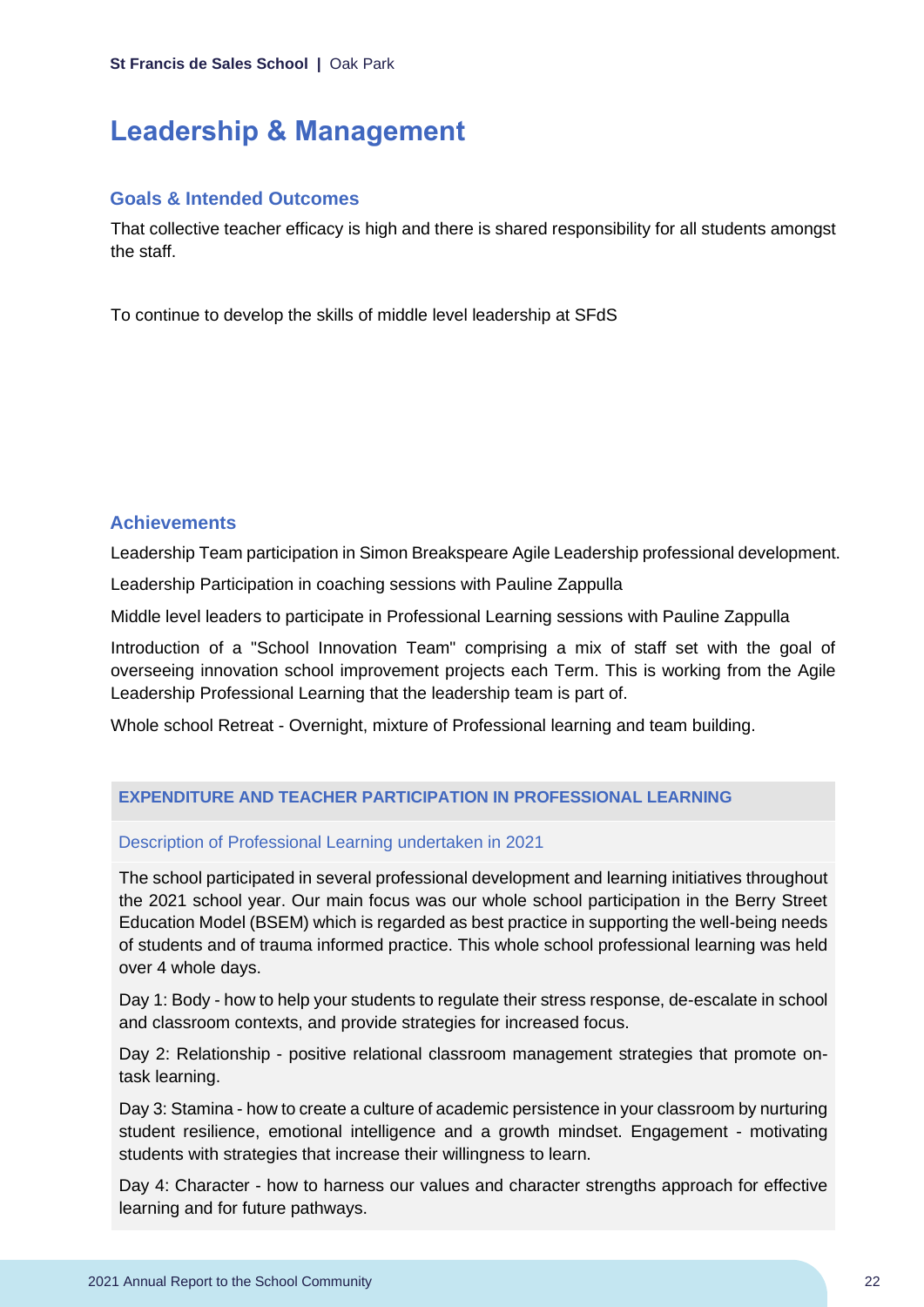In Term 1 we were fortunate to participate in a whole staff retreat which had a focus on personal spirituality and Christian meditation.

The school has also continued its journey in embedding Positive Behaviour for Learning (PBL) as our whole school approach to supporting student behaviour.

In 2021, we also began the process of working with MACS to use the Intervention Framework - A Multi-tiered System of Support for learning needs within our school.

Other professional Learning undertaken included;

- Agile Leadership with Simon Breakspeare.
- Essential Assessment student data analysis.
- SeeSaw digital platform for sharing learning with families.

| Number of teachers who participated in PL in 2021 | 24     |
|---------------------------------------------------|--------|
| Average expenditure per teacher for PL            | \$1270 |

## **TEACHER SATISFACTION**

Given the challenges of the last two years of schooling throughout the COVID-19 Pandemic the school was pleased with the positive nature of the St Francis de Sales Staff "MACSIS" data for 2021. The positives themes to come out of this were in the following areas which were all above MACS average and have shown considerable improvement from 2019;

- Collective efficacy
- **School Climate**
- Staff / Leadership relationships
- Professional learning
- Psychological safety

This feedback is pleasing given the challenges teachers and school staff have faced over the past two years.

From the same data set the school has also identified the following areas for improvement; Collaboration around an improvement strategy, support for teams and Catholic Identity.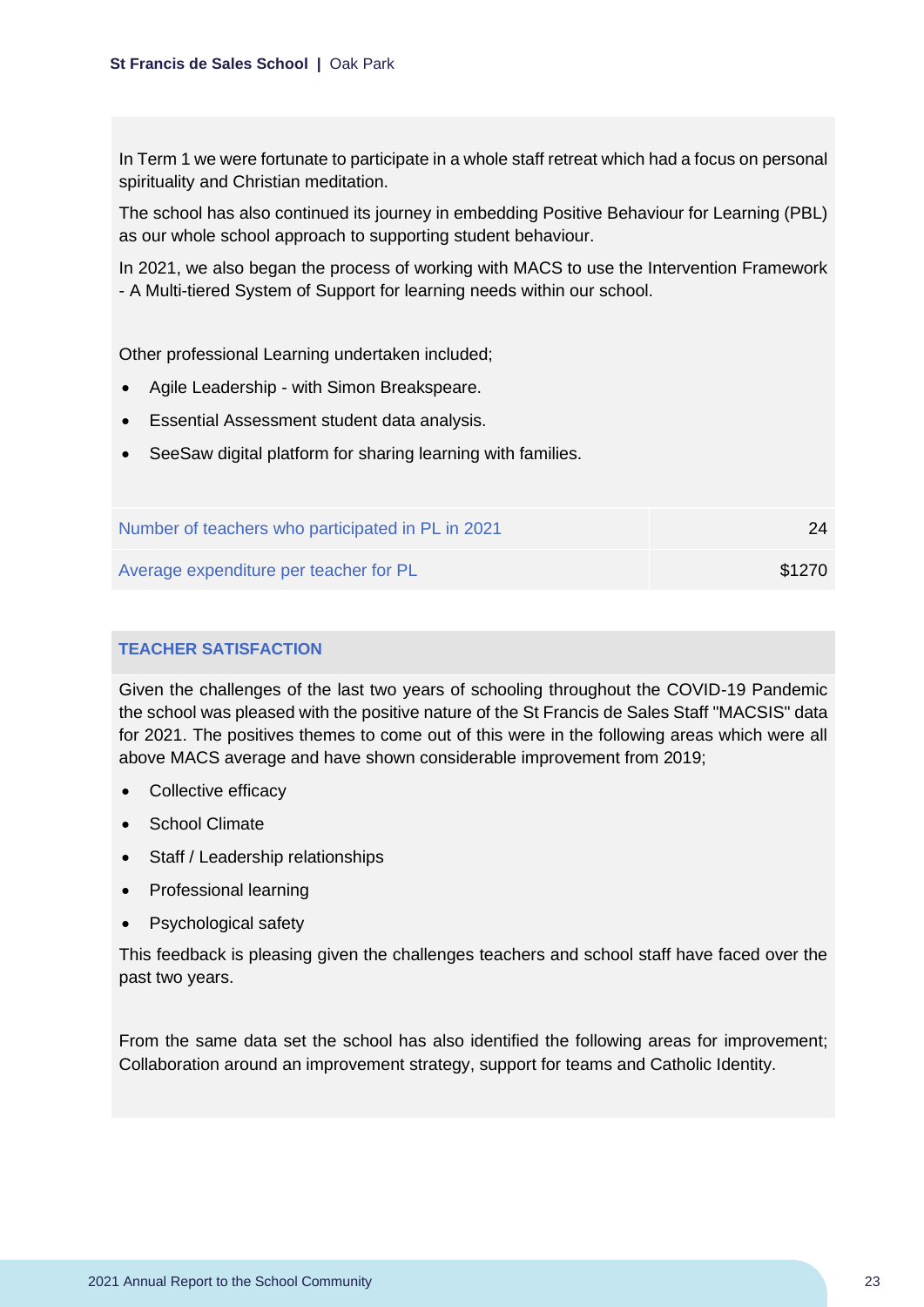| <b>TEACHING STAFF ATTENDANCE RATE</b> |       |
|---------------------------------------|-------|
| <b>Teaching Staff Attendance Rate</b> | 76.6% |
|                                       |       |
| <b>ALL STAFF RETENTION RATE</b>       |       |
| <b>Staff Retention Rate</b>           | 80.5% |
|                                       |       |

| <b>TEACHER QUALIFICATIONS</b>   |       |
|---------------------------------|-------|
|                                 |       |
| <b>Doctorate</b>                | 0.0%  |
| <b>Masters</b>                  | 10.5% |
| Graduate                        | 15.8% |
| <b>Graduate Certificate</b>     | 0.0%  |
| <b>Bachelor Degree</b>          | 47.4% |
| <b>Advanced Diploma</b>         | 31.6% |
| <b>No Qualifications Listed</b> | 31.6% |

| <b>STAFF COMPOSITION</b>              |      |
|---------------------------------------|------|
| <b>Principal Class (Headcount)</b>    | 3.0  |
| <b>Teaching Staff (Headcount)</b>     | 30.0 |
| <b>Teaching Staff (FTE)</b>           | 22.9 |
| Non-Teaching Staff (Headcount)        | 13.0 |
| Non-Teaching Staff (FTE)              | 10.0 |
| Indigenous Teaching Staff (Headcount) | 0.0  |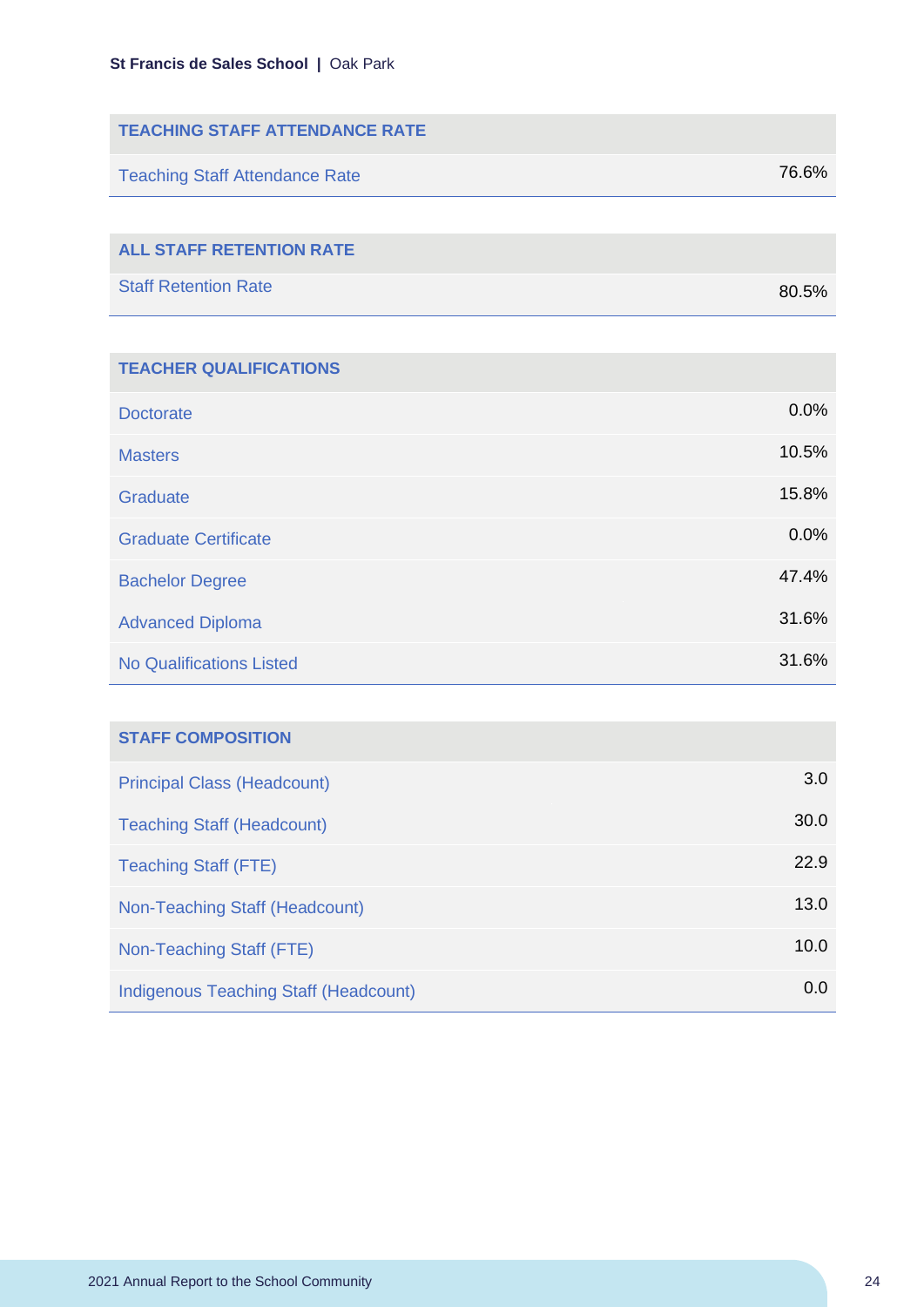## <span id="page-25-0"></span>**School Community**

## **Goals & Intended Outcomes**

### **Goal**

That the school will continue to build and foster partnerships that enrich learning and support the wellbeing of all.

### **Intended Outcomes**

That the students connect with the community in meaningful ways that benefit their learning and wellbeing.

## **Achievements**

### **Achievements**

St Francis de Sales is a supportive and committed community group made up of families, staff, future families and partners. We recognise and celebrate diversity and embrace the community as it plays a key role in developing the whole child.

For the second year in a row, it was intended that the school community become actively involved in the implementation and delivery of Remote Learning, working in partnership with families across all school contexts.

As 2021 saw the state locked down again, we recognised the need for social connection now more than ever. Partnerships with families were critical in the hope that learning and wellbeing outcomes were achieved. In responding to parent feedback, we embraced opportunities to connect families socially. Our nurturing approach created opportunities to interact socially via a number of platforms.

Opportunities to connect socially included:

- Cooking for Connection weekly cooking sessions led by the wellbeing leader where families came together and cooked online.
- Dolly's Disco
- A Magic Show led by Tim the Magician
- Online Trivia led by Soundstorm Trivia

In addition, parents turned into educators as they assisted in the delivery and teaching of the curriculum during the period of remote learning. The Remote learning Portal was once again used successfully in communicating with parents. Curriculum and wellbeing initiatives were communicated weekly and important updates released as required. The School Advisory Board continued to liaise with the School Principal and the Parish Priest regarding matters of school operation. Our families continued to be updated via newsletters and emails for all families.